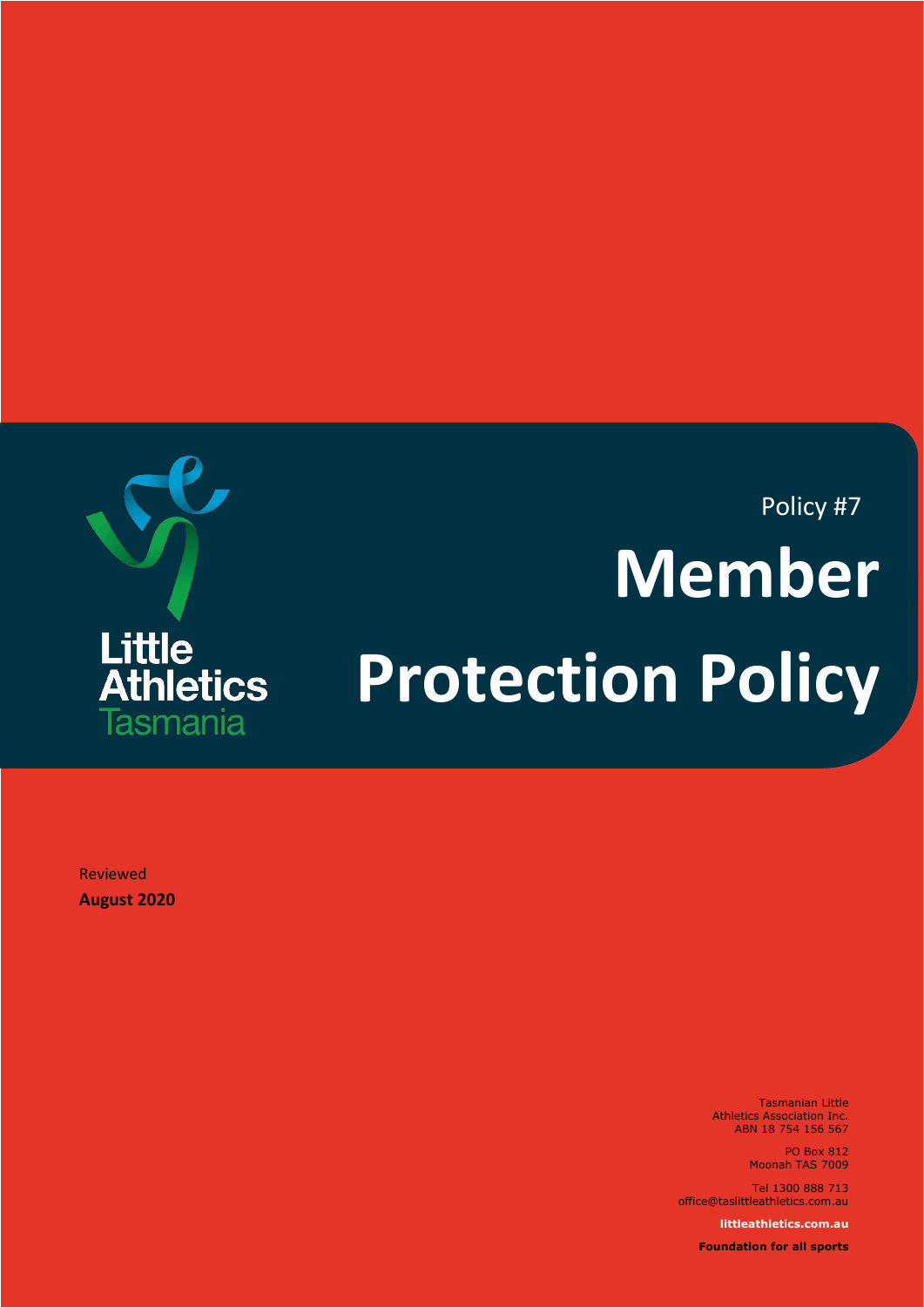# **TABLE OF CONTENTS**

| $1_{-}$ |  |
|---------|--|
| 2.      |  |
|         |  |
| 4.      |  |
| 5.      |  |
| 6.      |  |
| 7.      |  |
| 8.      |  |
| 9.      |  |
|         |  |

## 

## **ASSOCIATED POLICIES**

- Code of Conduct
- " Complaint Handling Procedures
- Social Media Policy Anti-Bullying Policy
- Risk Management Policy
- " Drug and Alcohol Policy
- Smoke Free Policy  $\blacksquare$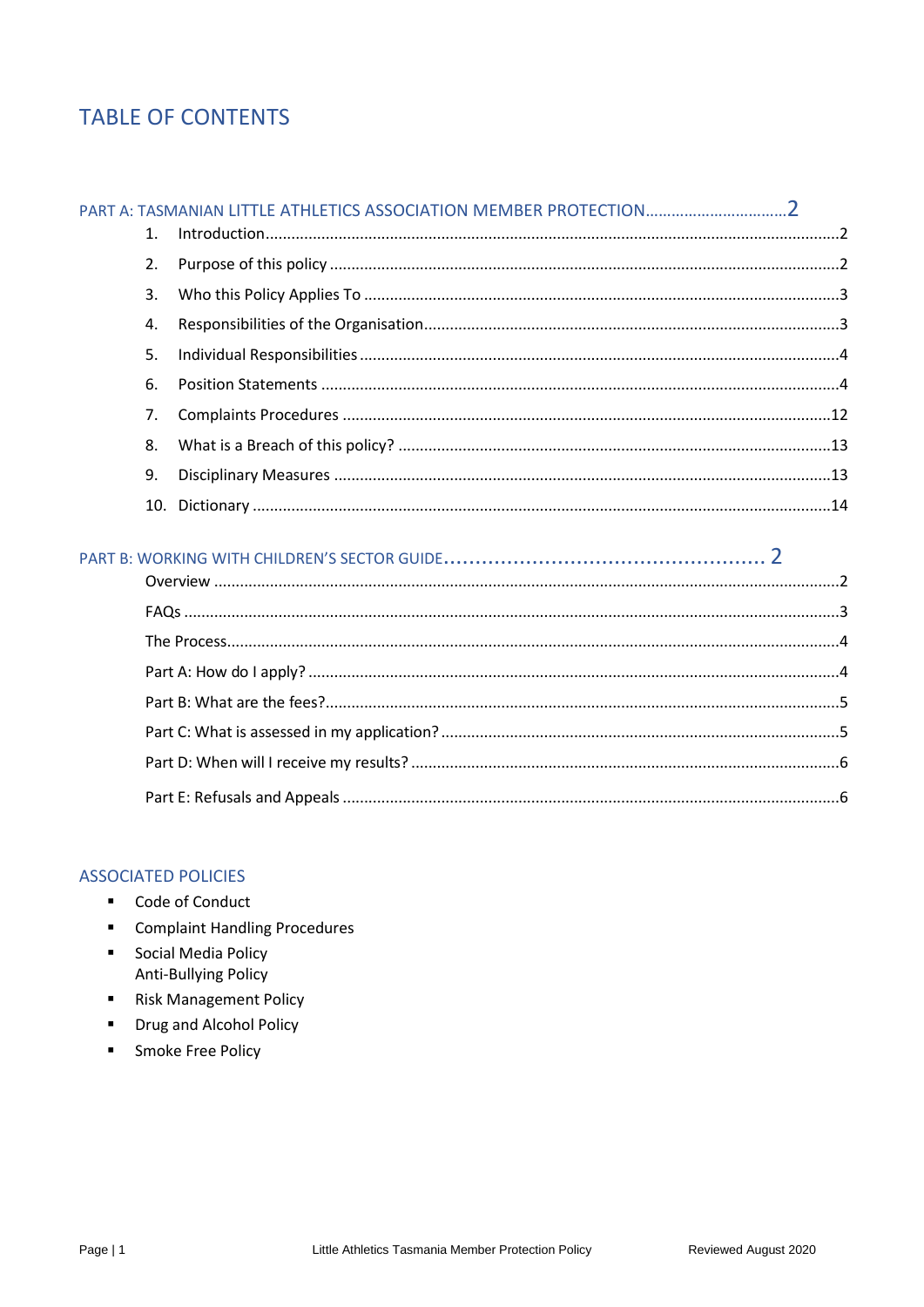# INTRODUCTION

- The Tasmanian Little Athletics Association (LATas) is strong in its commitment to a coordinated a comprehensive approach to promote the protection of children and adults. In accordance with the Tasmanian State Government principals for child protection and intervention, LATas aims to promote a safe environment for all children and adults and to recognise and notify suspected child abuse and neglect.
- The Tasmanian Little Athletics Association is committed to provide an environment safe for children that is free from harassment, discrimination and abuse for everyone, and promotes respectful and positive behaviour and values.
- This policy provides a code of behaviour forming the basis of appropriate and ethical conduct which everyone must abide by.
- The Tasmanian Little Athletics Association is committed in ensuring that everyone associated with the organisation complies with the policy.

## <span id="page-2-0"></span>PART A: TASMANIAN LITTLE ATHLETICS ASSOCIATION MEMBER PROTECTION

## <span id="page-2-1"></span>1. Introduction

The Association aims to encourage, promote, advance and administer the Sport, throughout Tasmania and to encourage the development of athletes of all abilities by promoting positive attitudes and a healthy lifestyle through family and community involvements in athletic activities, both as a social and recreational activity and as athletic competition.

## <span id="page-2-2"></span>2. Purpose of this policy

This Member Protection Policy aims to maintain ethical and informed decision-making and responsible behaviours within our sport. It outlines our commitment to a person's right to be treated with respect and dignity and to be safe and protected from abuse. This policy informs everyone involved in our sport of his or her legal and ethical rights and responsibilities and the standards of behaviour that are required.

The policy attachments outline the procedures that support our commitment to eliminating discrimination, harassment, child abuse and other forms of inappropriate behaviour from our sport. As part of this commitment, the Tasmanian Little Athletics Association will take disciplinary action against any person or organisation bound by this policy if they breach it.

This policy has been endorsed by the Board of Tasmanian Little Athletics Association and has been incorporated into our By-Laws. The policy starts on 5 August 2015 and will operate until replaced. Copies of the current policy and its attachments are on the Tasmanian Little Athletics Website.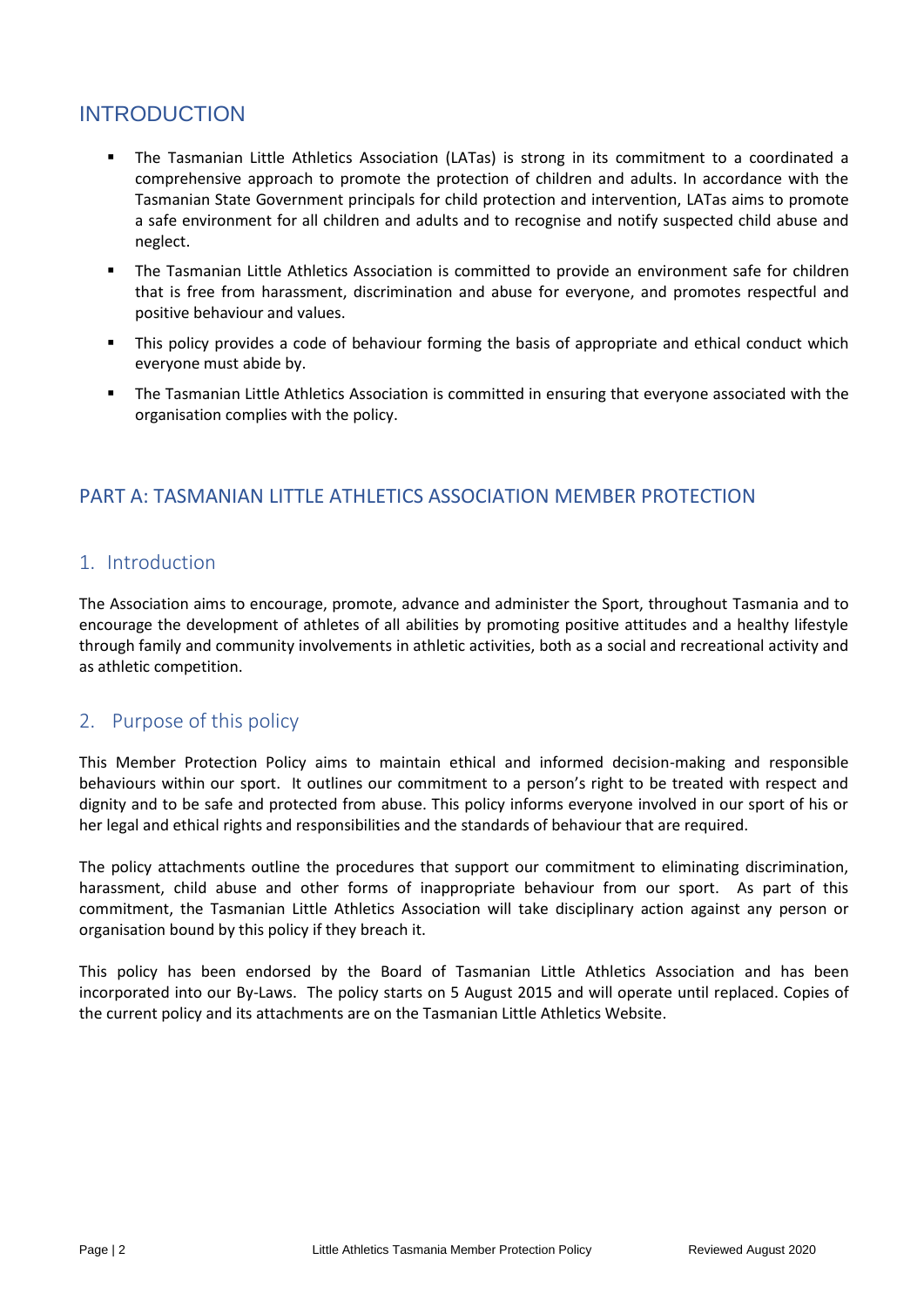# <span id="page-3-0"></span>3. Who this Policy Applies To

This policy applies to the following people involved in Little Athletics at a State Level and affiliated Centres and Clubs, whether they are in a paid or unpaid/voluntary capacity.

- Persons appointed or elected to boards, committees and sub-committees:
- Employees of Tasmanian Little Athletics Association;
- Members of the Tasmanian Little Athletics Association Executive:
- Support personnel appointed or elected to state teams and squads (e.g. managers, physiotherapists, psychologists, masseurs, sport trainers);
- State coaches and assistant coaches;
- State representative athletes;
- State referees, umpires and other officials involved in the regulation of the sport;
- Members, including life members of the Tasmanian Little Athletics Association
- Athletes, coaches, officials and other personnel participating in events and activities, including camps and training sessions, held or sanctioned by Tasmanian Little Athletics Association
- **■** Any other person including spectators, parents/guardians and sponsors, who or which agrees in writing (whether on a ticket, entry form or otherwise) to be bound by this policy];

Member associations are required to adopt and implement this policy and to provide proof to the Tasmanian Little Athletics Association of the approval of the policy by the relevant board in accordance with its constitution

This policy will continue to apply to a person, even after they have stopped their association or employment with Tasmanian Little Athletics Association, if disciplinary action against that person has commenced.

## <span id="page-3-1"></span>4. Responsibilities of the Organisation

The State Association and affiliated Centres and Clubs must:

- Adopt, implement and comply with this policy:
- Make such amendments to their Constitution, Rules or Policies necessary for this policy to be enforceable;
- Publish, distribute and promote this policy and the consequences of breaches;
- Promote and model appropriate standards of behaviour at all times;
- Promptly deal with any breaches or complaints made under this policy in a sensitive, fair, timely and confidential manner;
- Apply this policy consistently;
- Recognise and enforce any penalty imposed under this policy;
- Ensure that a copy of this policy is available or accessible to the persons and associations to whom this policy applies;
- Use appropriately trained people to receive and manage complaints and allegations e.g. Member Protection Information Officers (MPIOs);
- Monitor and review this policy at least annually.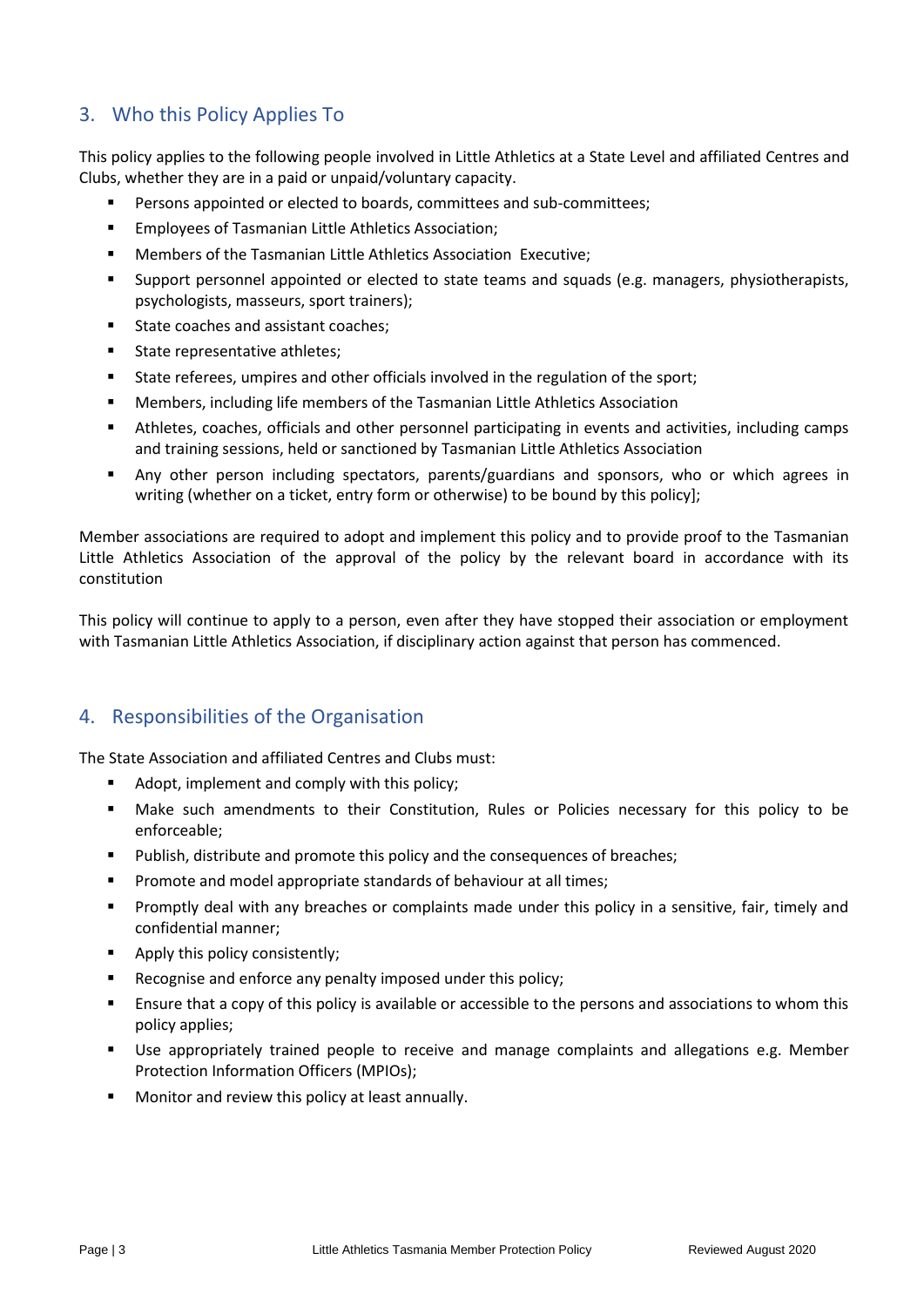## <span id="page-4-0"></span>5. Individual Responsibilities

Individuals bound by this policy are responsible for:

- Making themselves aware of the policy and complying with its standards of behaviour;
- **•** Complying with screening requirements and any state/territory working with children checks;
- Placing the safety and welfare of children above other considerations:
- Being accountable for their behaviour;
- Following the procedures outlined in this policy if they wish to make a complaint or report a concern about possible child abuse, discrimination , harassment or other inappropriate behaviour; and
- **Complying with any decisions and/or disciplinary measures imposed under this policy.**

## <span id="page-4-1"></span>6. Position Statements

## **6.1 Child Protection**

Tasmanian Little Athletics Association is committed to the safety and wellbeing of all children and young people accessing our service. We support the rights of the child and will act without hesitation to ensure a child safe environment is maintained at all times. We also support the rights and wellbeing of our staff and volunteers and encourage their active participation in building and maintaining a secure environment for all participants.

Tasmanian Little Athletics Association acknowledges that our staff, members and volunteers provide a valuable contribution to the positive experiences of children involved in our sport. Tasmanian Little Athletics Association will take measures to protect the safety and welfare of children participating in our sport by -

## **Identify and Analyse Risk of Harm**

Tasmanian Little Athletics Association will develop and implement a risk management strategy, which includes a review of existing child protection practices, to determine how child-safe and child-friendly the organisation is and to determine what additional strategies are required to minimise and prevent risk of harm to children because of the action of an employee, volunteer or another child.

## **Develop a clear and accessible Child Safe Policy**

Tasmanian Little Athletics Association has a member protection Policy that outlines its commitment to promoting children's well being and safeguarding them from harm. This policy will be readily available to all members and those to whom it applies.

## **Develop Codes of Conduct for Adults and Children**

Tasmanian Little Athletics Association will ensure that the organisation has codes of conduct that specify standards of conduct and care when dealing and interacting with children, particularly those in the organisation's care. The organisation will also implement a code of conduct to address appropriate behaviour between children.

The code of conduct will set out professional boundaries, ethical behaviour and unacceptable behaviour. (*refer Little Athletics Tasmania Code of Conduct*)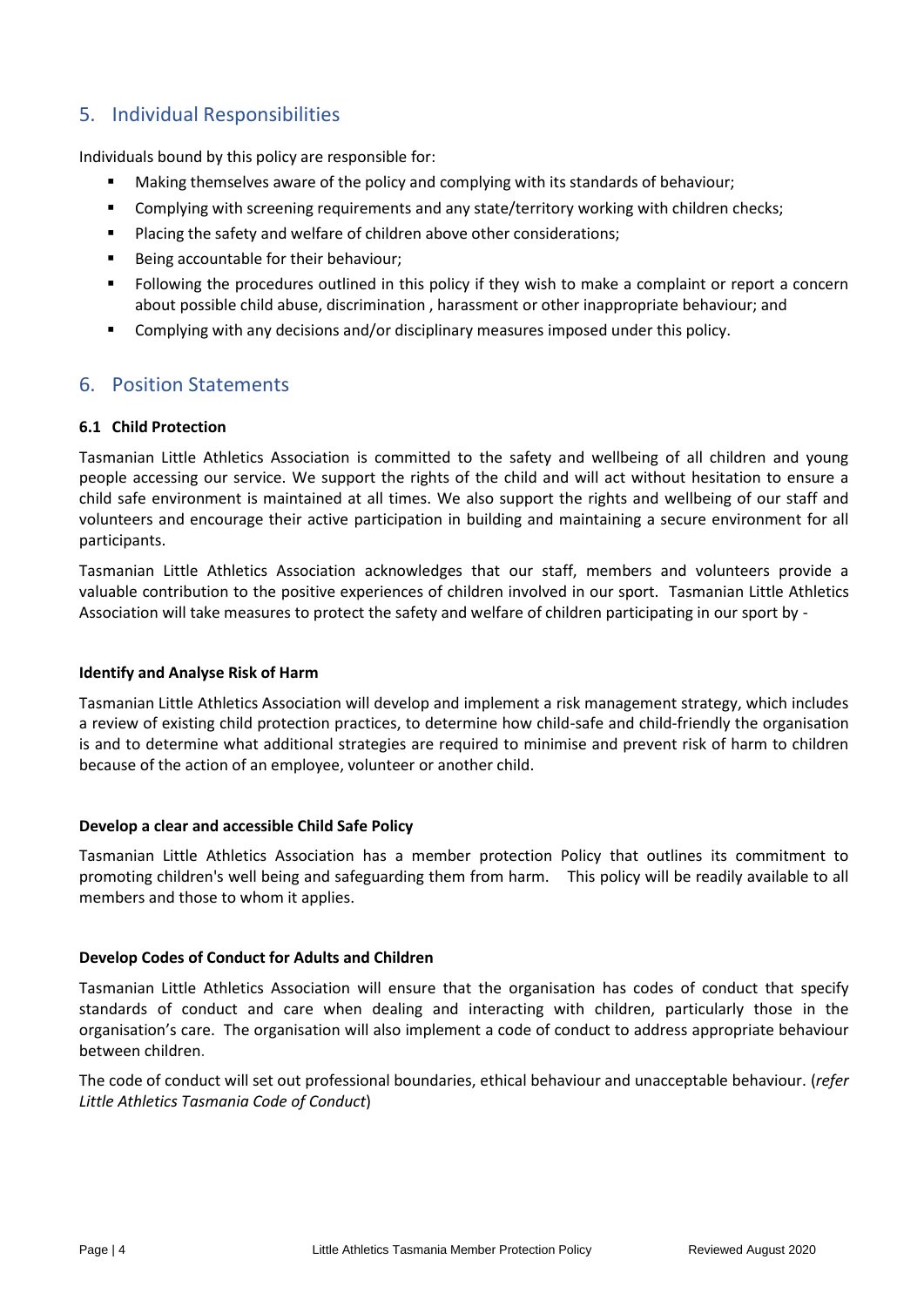## **Choose Suitable Employees and Volunteers**

Tasmanian Little Athletics Association will ensure that the organisation takes all reasonable steps to ensure that it engages the most suitable and appropriate people to work with children (in prescribed positions).

This may be achieved using a range of screening measures. Such measures will aim to minimise the likelihood of engaging (or retaining) people who are unsuitable to work with children.

Tasmanian Little Athletics Association will ensure that relevant history assessments are conducted for employees and volunteers working with children, where an assessment is required by law.<sup>1</sup>

## **Assessing relevant history information**

In the majority of cases, a person will have no criminal history. In these cases, the assessment will be successfully completed and no further action in respect to an assessment will be required.

No person will be considered suitable to be employed, contracted, hired, retained, accepted as a volunteer, or allowed to undertake prescribed functions for Tasmanian Little Athletics Association or its affiliated associations or Clubs if he or she has been convicted of:

- murder or sexual assault
- violence in relation to a child
- an offence relating to child pornography
- an offence involving child prostitution
- any child abuse offence, for example criminal neglect.
- sexually-motivated offences
- violence offences/assault including any form of assault which has resulted in a sentence of imprisonment
- offences relating to cruelty to animals
- any other offences against a child (including drug offences).

Where a person has been charged with an offence and the proceedings have not been finalised then they are not able to be involved with the Association or Centre until the charges/investigation has been determined or completed.

The decision of this process will be deemed to be final and binding on all parties.

## **Ensuring procedural fairness if a person has a criminal history**

## **Existing staff, members and volunteers:**

All existing staff, members and volunteers will be provided with the opportunity to confirm or dispute the information contained within the National Police Certificate report and to provide contextual information if they wish before the assessment is conducted.

Prior to a decision being made, Tasmanian Little Athletics Association will communicate to the applicant a pending decision not to employ or engage them because of their criminal history and the reasons for this decision.

<sup>1</sup> *Children's Protection Act 1993* Section 8B.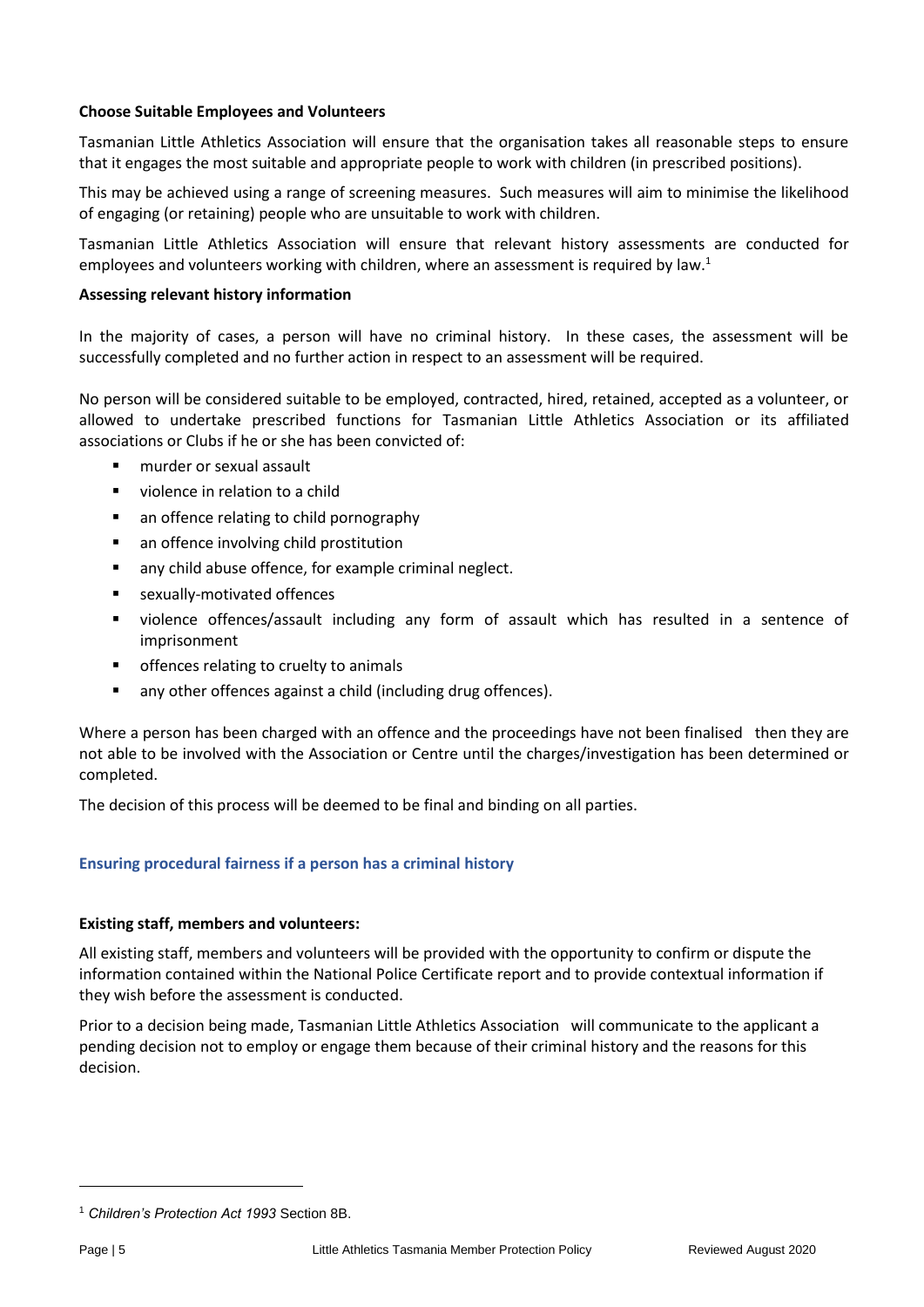## **New staff, members and volunteers:**

New applicants for employment, membership and volunteer positions will be provided with the opportunity to confirm or dispute the information contained within the National Police Certificate report and to provide contextual information if they wish before the assessment is conducted.

The Tasmanian Little Athletics Association will communicate to the applicant the decision not to employ or engage them or to accept their application for membership. They will not be provided with the reasons for this decision.

There will be no appeal to this decision.

## **Records management**

Tasmanian Little Athletics Association will take specific actions to store and record information obtained through conducting a relevant history assessment. This includes taking measures to ensure information is protected and confidentially stored and safeguards to protect against loss, unauthorised access, modification, disclosure or other misuse.

Criminal history information will not be retained once a decision has been made regarding the person's suitability to work with children. No criminal history information will be retained beyond three months.

Tasmanian Little Athletics Association will retain the following information regarding their decision:

- That a criminal history report was obtained and the date the report was issued
- How the criminal history and other information obtained affected decision making processes
- Statutory declarations (where applicable)
- Date for reassessment

Tasmanian Little Athletics Association will retain appropriate records to demonstrate their compliance with their legal requirements. The criminal history register and relevant history assessment template (where applicable) will be used to record this information.

## **Exemptions from the requirement to conduct relevant history assessments**

• A person who is appointed as a police officer or is a registered teacher provided that they are still employed in that profession at the time of the application. This employment is to be confirmed before they are exempt. (Police officers and teachers are already subject to comprehensive criminal history assessments as a prerequisite for employment).

## **Support, Train, Supervise and Enhance Performance**

Tasmanian Little Athletics Association will ensure that volunteers and employees who work with children or their records have ongoing supervision, support and training such that their performance is developed and enhanced to promote the establishment and maintenance of a child-safe environment.

## **Empower and Promote the Participation of Children in Decision-Making and Service Development**

Tasmanian Little Athletics Association will promote the involvement and participation of children and young people in developing and maintaining child-safe environments.

## **Report and Respond Appropriately to Suspected Abuse and Neglect**

Tasmanian Little Athletics Association will ensure that volunteers and employees are able to identify and respond to children at risk of harm.

Tasmanian Little Athletics Association will make all volunteers and employees aware of their responsibilities under the [Children,](https://www.dhhs.tas.gov.au/children/child_protection_services/children,_young_persons_and_their_families) Young Persons and their Families Act 1997 to make a report to Child Protection Services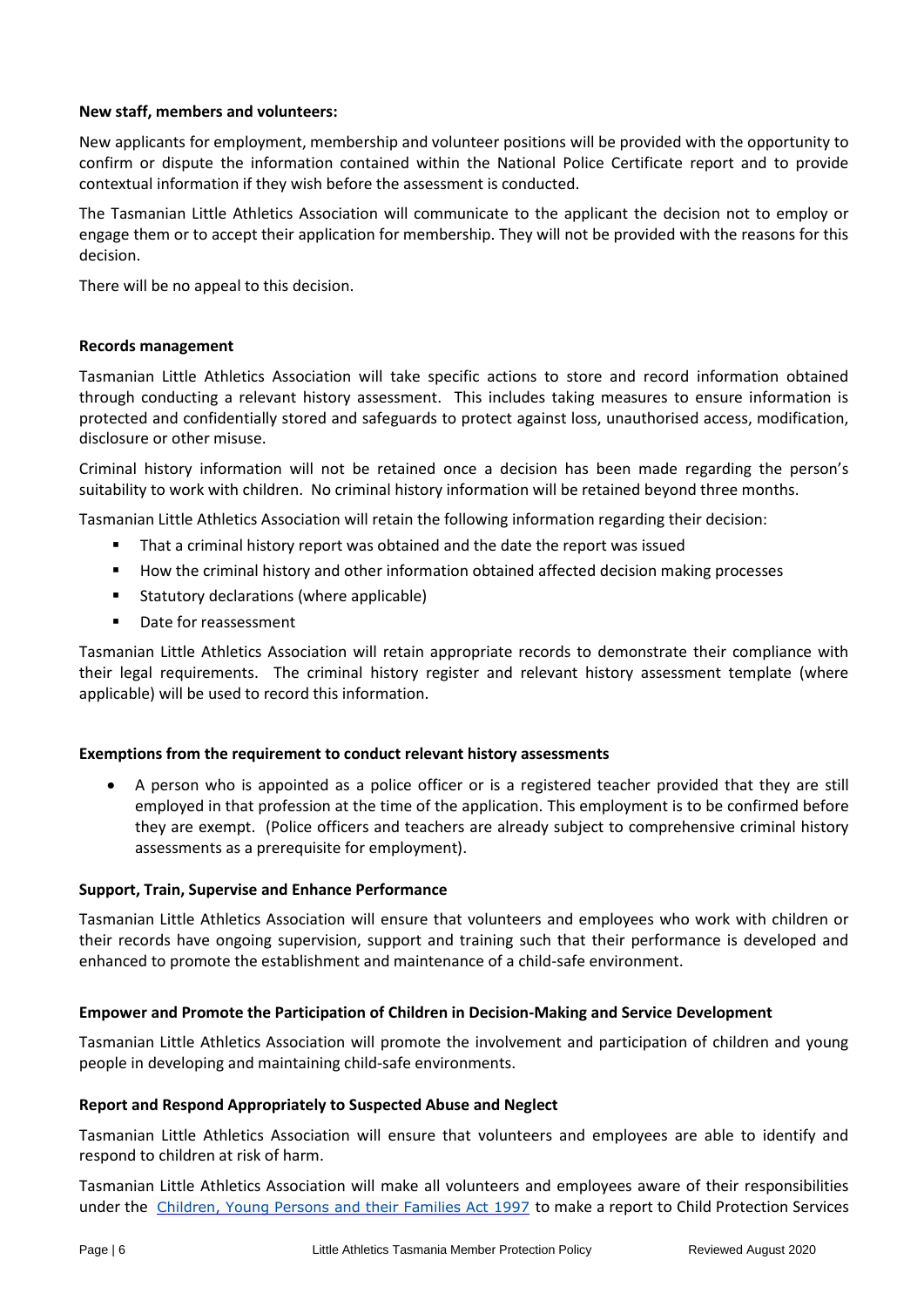1300 737 63 if they have suspicion on reasonable grounds that a child has been or is being abused or neglected. Certain people are obligated to make a report and failure to do so may result in a penalty of up to \$10,000.

In addition to their obligation as a mandated notifier, if any person feels another person or organisation bound by this policy is acting inappropriately towards a child or is breaching the code'(s) of practice set out they may make an internal complaint. Please refer to our complaints procedure outlined in attachment of this policy. This will explain what to do about the behaviour and how Tasmanian Little Athletics Association will deal with the problem.

## **Handling an allegation of child abuse**

A useful guideline for managing allegations of misconduct towards children is available at www.childwise.org.au

## **Process for dealing with members charged with, or under investigation for, a criminal offence**

This process sets out the procedure that TASMANIAN Little Athletics Association] will follow in the event that it becomes aware that a member has been charged with, or is being investigated for, a relevant criminal offence.

## **Guiding Principle**

The paramount consideration is the rights, interests and wellbeing of children and their protection from harm. The organisation must remember the mandatory reporting obligations for the organisation and/or individuals who form a suspicion that a child is or is at risk of being harmed. Child Protection Services 1300 737 63

## **Risk Assessment**

In the event that Tasmanian Little Athletics Association becomes aware that a member has been charged with, or is being investigated for, a relevant criminal offence, the President of Tasmanian Little Athletics Association in consultation with Member Protection Officer will immediately commence a risk assessment of the risk of harm to children and consider taking protective action. That member will be advised that a risk assessment in progress and they will be immediately suspended from any activities with the association or center until that risk assessment has been completed. The member is to be advised of the outcome of that risk assessment in a timely manner

The risk assessment will:

- Be conducted in accordance with the guidelines and principles set out under *Standard 5 of the Child Safe Environments:* Standards for dealing with information obtained about a person's criminal history as part of a relevant history assessment;
- Recognise that an investigation or charge does not mean that the person is guilty and that the matter needs to be resolved through proper legal avenues;
- Consider all matters on an individual basis and include an assessment of all relevant circumstances;
- Provide the member an opportunity to make submissions on whether he or she had been charged with an offence warranting some action, and what action should be taken;
- Be made in accordance with the principles of natural justice and procedural fairness. Assessment procedures will be transparent, documented and consistently applied;
- Not compromise any police investigations or evidence.

Where the outcome of the risk assessment is that protective action is necessary, the Tasmanian Little Athletics Association may: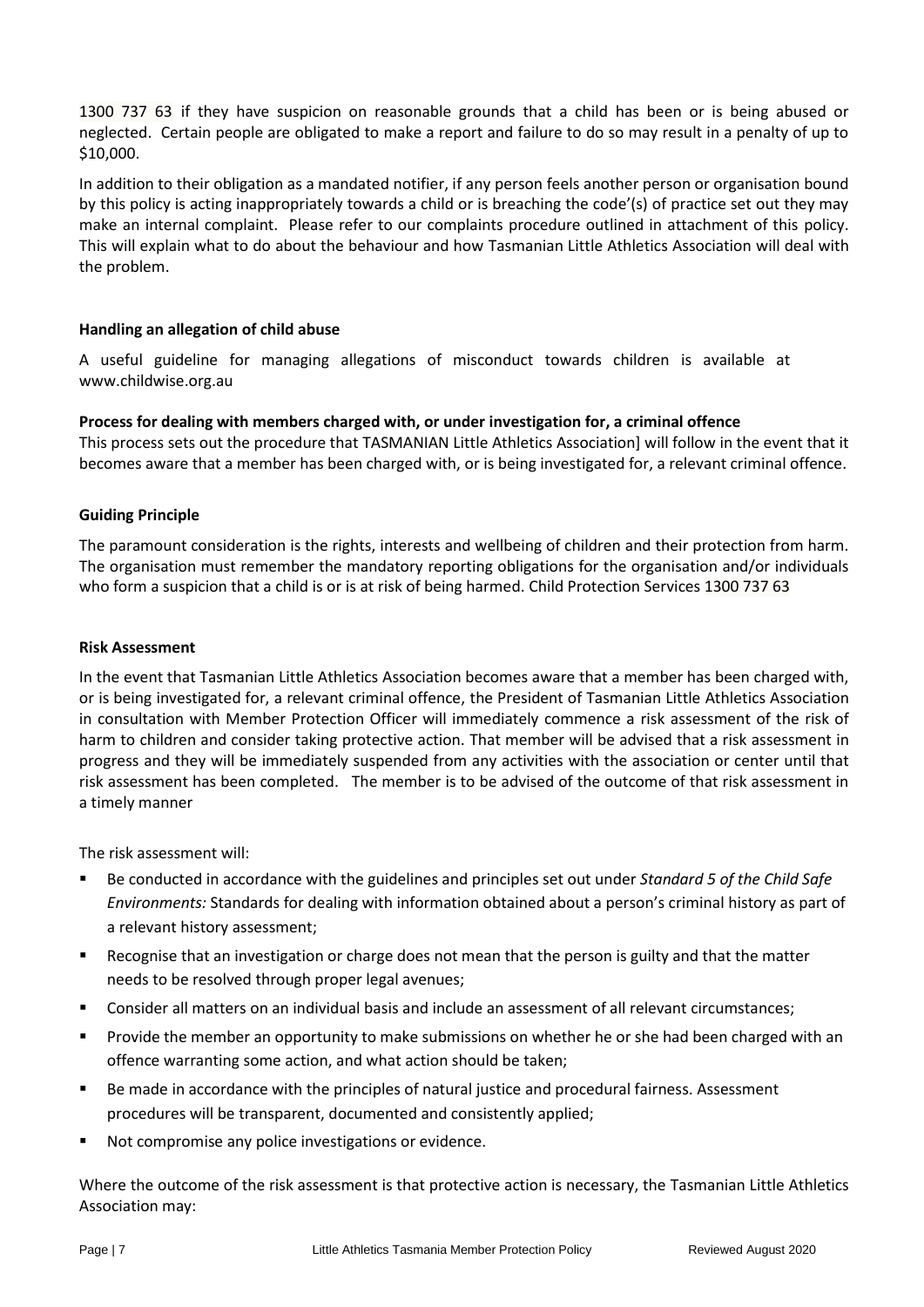- Control or supervise contact between the member and children
- Prevent contact between the member and children
- Remove the member from duties until the outcome of the investigation or charge is known;
- Take any other action that is necessary and reasonable in the circumstances.

#### **Procedure**

- Where the risk assessment determines that protective action is necessary against a member to safeguard and protect children, Tasmanian Little Athletics Association will give the member the opportunity to voluntarily remove him or herself from activities until the outcome of the charge or investigation is known.
- In the event that the member will not voluntarily remove themselves from activities until the outcome of the charge or investigation is known, the TASMANIAN Little Athletics Association will put forward a resolution to the Board to suspend or temporarily remove the member.
- The outcome of the resolution will be recorded in the minutes and then implemented.
- The outcome recorded in the minutes will not contain unnecessary information relating to the investigation or charge or identify (directly or indirectly) any junior members.

## **Guide to Protective Practices:**

All Tasmanian Little Athletics Association Inc. staff whether paid, voluntary, permanent, or casual, officers and Centre Personnel are encouraged to adopt protective practices to maximise their protection from an act, or actions which may be misconstrued. The following is only a guide and Centre Personnel should initiate protective measures or a Centre with an enclosed ground may utilize a gate attendant:

- No athlete in the Tiny Tots to Under 10 years be permitted to leave the competition are without a parent/guardian
- Incorporate a 'buddy' system when athletes require to leave the competition area (e.g. to go to the toilet)
- Enforce the parent/guardian be present at the ground at all times, emphasizing during registration process the Association policy on Child Protection and that at no time is Little Athletics a babysitting service.
- In a situation when a parent/guardian of a child cannot attend the activity and this is an unusual circumstance if that child's parent/guardian arranges for their child to attend in the company of another trusted person (so another child's parent/guardian known to them) the child may participate. These occurrences should be infrequent. If a child's parent/guardian were to miss attendance for more than three consecutive weeks then the ongoing participation of that child would cease.
- One on one Coaching activities should be avoided, unless a Parent/Guardian or other athletes/officials are in the near vicinity
- Video viewing in one on one situation is totally banned
- When conducting camps with both boys and girls participating, it is important that adults of both genders accompany the group
- Encourage, don't pressure
- Be sensitive to an individual athlete's capacity for physical activity and protect them from any unwarranted pressure to participate
- Discipline and manage behaviour do not abuse or exhibit insulting or aggressive behaviour
- Don't exaggerate or trivialize child abuse issues.
- Do not let children involve you in excessive attention seeking behaviour that is overtly sexual or physical in nature.
- Do not put yourself in the position of being left alone in private with a child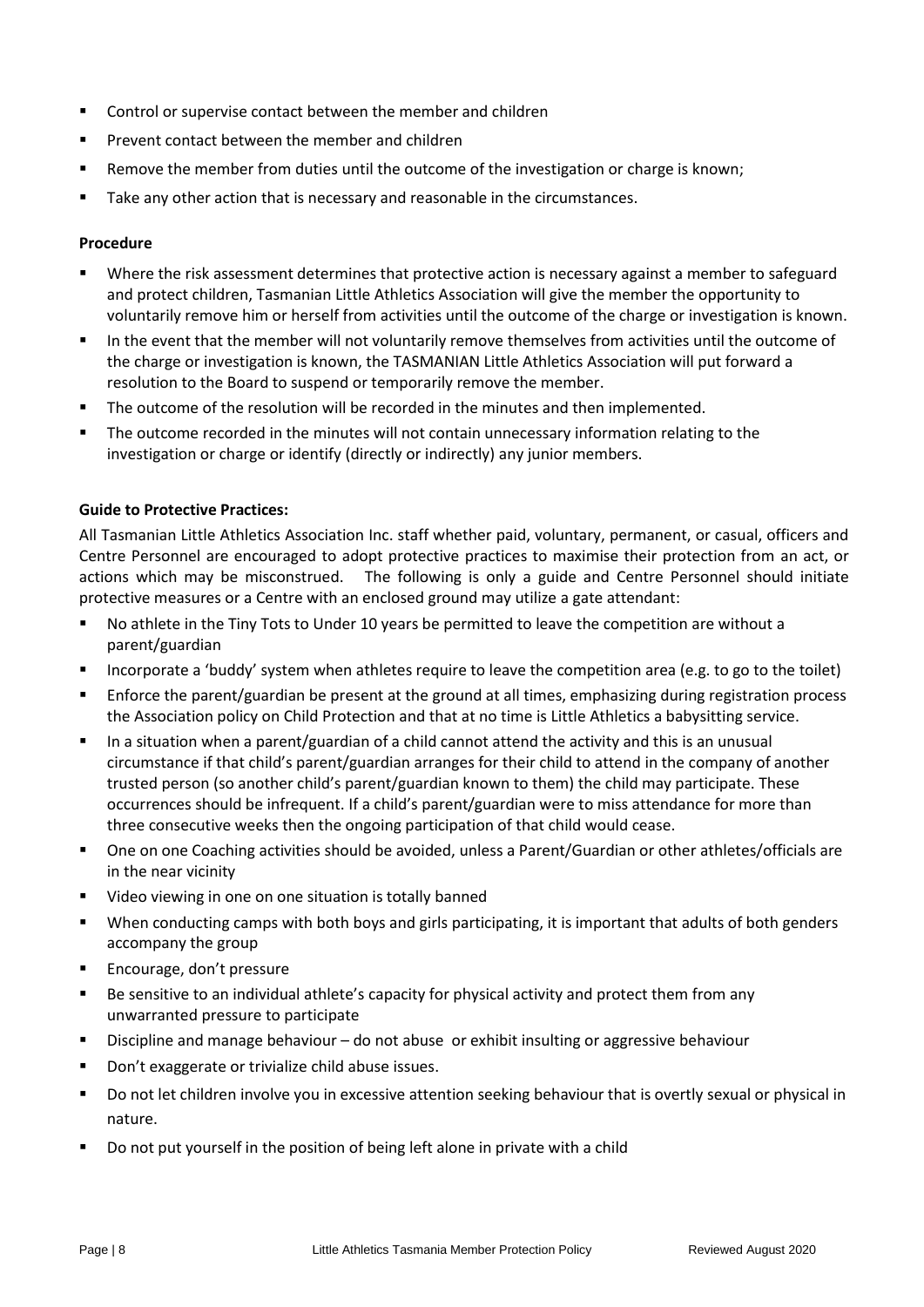## **6.2 Taking Images of Children**

Tasmanian Little Athletics Association acknowledges that in Tasmania under the Summary Offences Act 1953 a person must not engage in indecent filming. Images of children and adults should not be used inappropriately or illegally.

Tasmanian Little Athletics Association requires that individuals and associations, wherever possible, obtain permission from a child's parent/guardian before taking an image of a child that is not their own and ensure that the parent knows the way the image will be used. We also require the privacy of others to be respected and disallow the use of camera phones, videos and cameras inside changing areas, showers and toilets.

If Tasmanian Little Athletics Association uses an image of a child it will avoid naming or identifying the child or it will, wherever possible, avoid using both the first name and surname. We will not display personal information such as residential address, email address or telephone numbers without gaining consent from the parent/guardian. We will not display information about hobbies, likes/dislikes, school, etc as this information can be used as grooming tools by pedophiles or other persons. We will only use appropriate images of a child, relevant to our sport and ensure that the child is suitably clothed in a manner that promotes the sport, displays its successes, etc.

We require our members, Clubs and centers to do likewise.

## **6.3 Social Networking**

Tasmanian Little Athletics Association acknowledges the enormous value of social networking to promote our sport and celebrate the achievements and success of the people involved in our sport.

We expect all people bound by this policy to conduct themselves appropriately when using social networking to share information related to our sport.

Our social media policy is attached to this document

The Tasmanian Little Athletics Association has the right to enforce this Policy at its discretion. An LATAS administrator may remove any posted messages that it considers to be in breach of this policy and will block repeat offenders.

LATAS may record any information posted to one of our social media channels (including, but not limited to, Facebook, Twitter and YouTube) and may use that information for the purpose of administering its social media channels and considering and/or addressing any comments made. No attempt will be made to further identify users of our social media channels except where authorised by law. The Tasmanian Little Athletics Association is not responsible for the privacy practices or content included on our social media channels or any linked websites.

## **6.4 Anti-Discrimination and Harassment**

Tasmanian Little Athletics Association opposes all forms of harassment, discrimination and bullying.

This includes treating or proposing to treat someone less favourably because of a particular characteristic; imposing or intending to impose an unreasonable requirement, condition or practice which has an unequal or disproportionate effect on people with a particular characteristic; or any behaviour that is offensive, abusive, belittling, intimidating or threatening – whether this is face-to-face, indirectly or via communication technologies such as mobile phone and computers.

Some forms of harassment, discrimination and bullying, based on personal characteristics such as those listed in the Dictionary at clause 10, are against the law.

If any person feels they are being harassed or discriminated against by another person or organisation bound by this policy, please refer to our complaints procedure outlined in the attachment of this policy. This will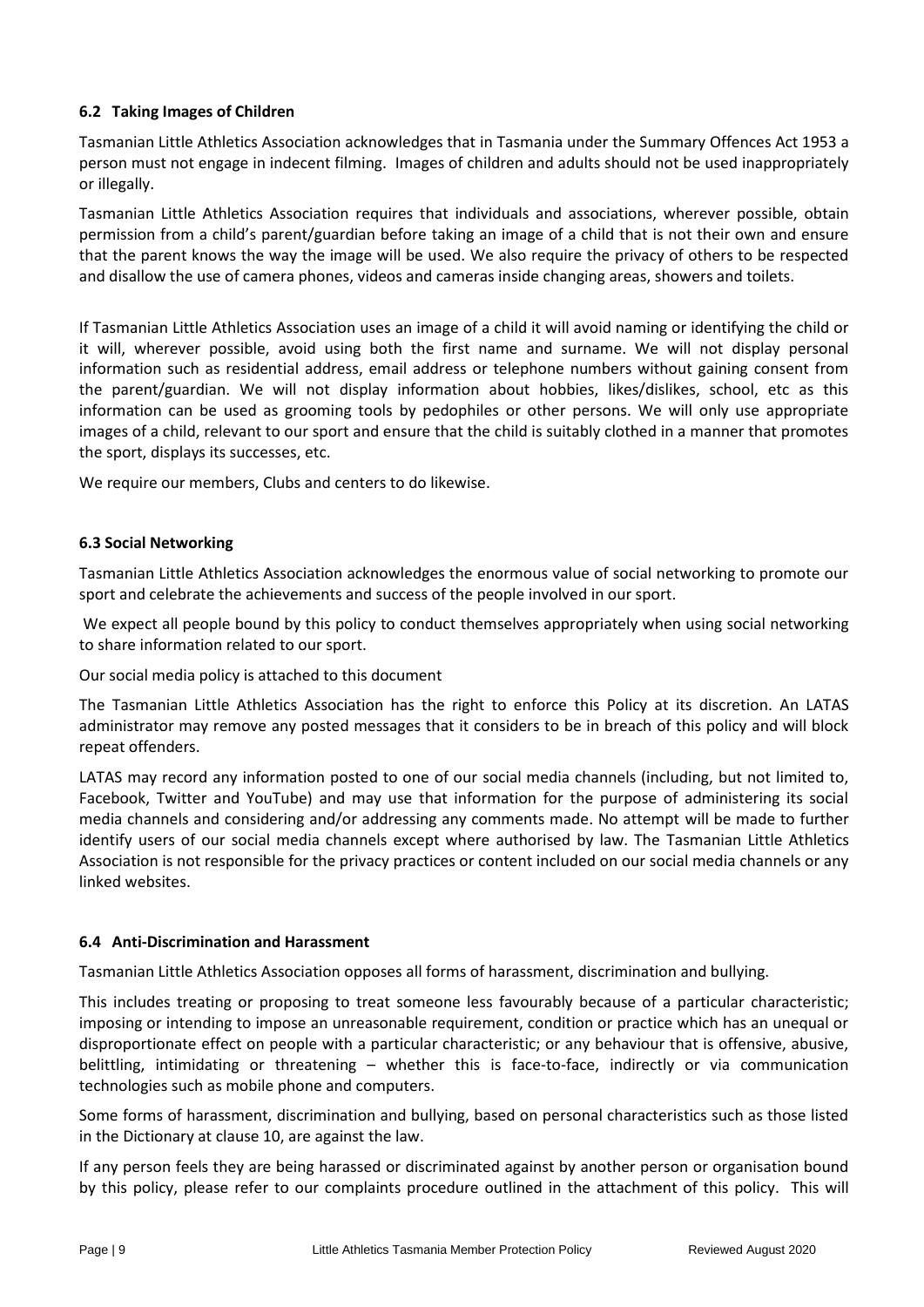explain what to do about the behaviour and how the Tasmanian Little Athletics Association will deal with the problem.

Tasmanian Little Athletics Association encourages individuals to report (on a confidential basis) any harassment or discrimination which they observe against another person for consideration by the Association.

## **6.5 Intimate relationships**

This section specifically applies to behavior between consenting adults only. Where a member becomes aware that a child under 17 years of age has been subjected to predatory behavior or behavior that may lead to criminal proceedings then they have an obligation to report this behavior to Child Protection Services 1300 737 63 and then advise the Little Athletics Tasmania President or Member Protection Officer for Tasmanian Little Athletics.

Tasmanian Little Athletics Association understands that consensual intimate relationships (including, but not limited to sexual relationships) between coaches or officials and adult athletes may take place legally. However, this policy will help ensure that the expectations of coaches or officials are clear and, to ensure that if an intimate relationship does exist or develop between a coach or official and an adult athlete, that relationship will be managed in an appropriate manner.

Coaches and officials are required to conduct themselves in a professional and appropriate manner in all interactions with athletes. In particular, they must ensure that they treat athletes in a respectful and fair manner, and that they do not engage in sexual harassment, bullying, favoritism or exploitation.

We take the position that consensual intimate relationships between coaches or officials and the adult athletes they coach should be avoided as they can have harmful effects on the athlete involved, on other athletes and coaches and on the sport's public image. These relationships can also be perceived to be exploitative due to the differences in authority, power, maturity, status, influence and dependence between the coach or official and the athlete.

We recommend that if an athlete attempts to initiate an intimate relationship with a coach or official, the coach or official should discourage the athlete's approach and explain to the athlete why such a relationship is not appropriate.

If a consensual intimate relationship does exist or develop between an adult athlete and a coach or official, the coach or official is expected to ensure that the relationship is appropriate and that it does not compromise impartiality, professional standards or the relationship of trust the coach or official has with the athlete and/or other athletes.

In assessing the appropriateness of an intimate relationship between a coach or official and an adult athlete, relevant factors include, but are not limited to:

- the relative age and social maturity of the athlete:
- any potential vulnerability of the athlete;
- any financial and/or emotional dependence of the athlete on the coach or official;
- the ability of the coach or official to influence the progress, outcomes or progression of the athlete's performance and/or career;
- the extent of power imbalance between the athlete and coach or official; and
- the likelihood of the relationship having an adverse impact on the athlete and/or other athletes.

It will often be difficult for a coach or official involved in an intimate relationship with an adult athlete to make an objective assessment of its appropriateness and accordingly they are encouraged to seek advice from the Member Protection Information Officer to ensure that they have not involved themselves in inappropriate or unprofessional conduct.

If it is determined that an intimate relationship between a coach or official and an adult athlete is inappropriate or unprofessional we may take disciplinary action against the coach or official up to and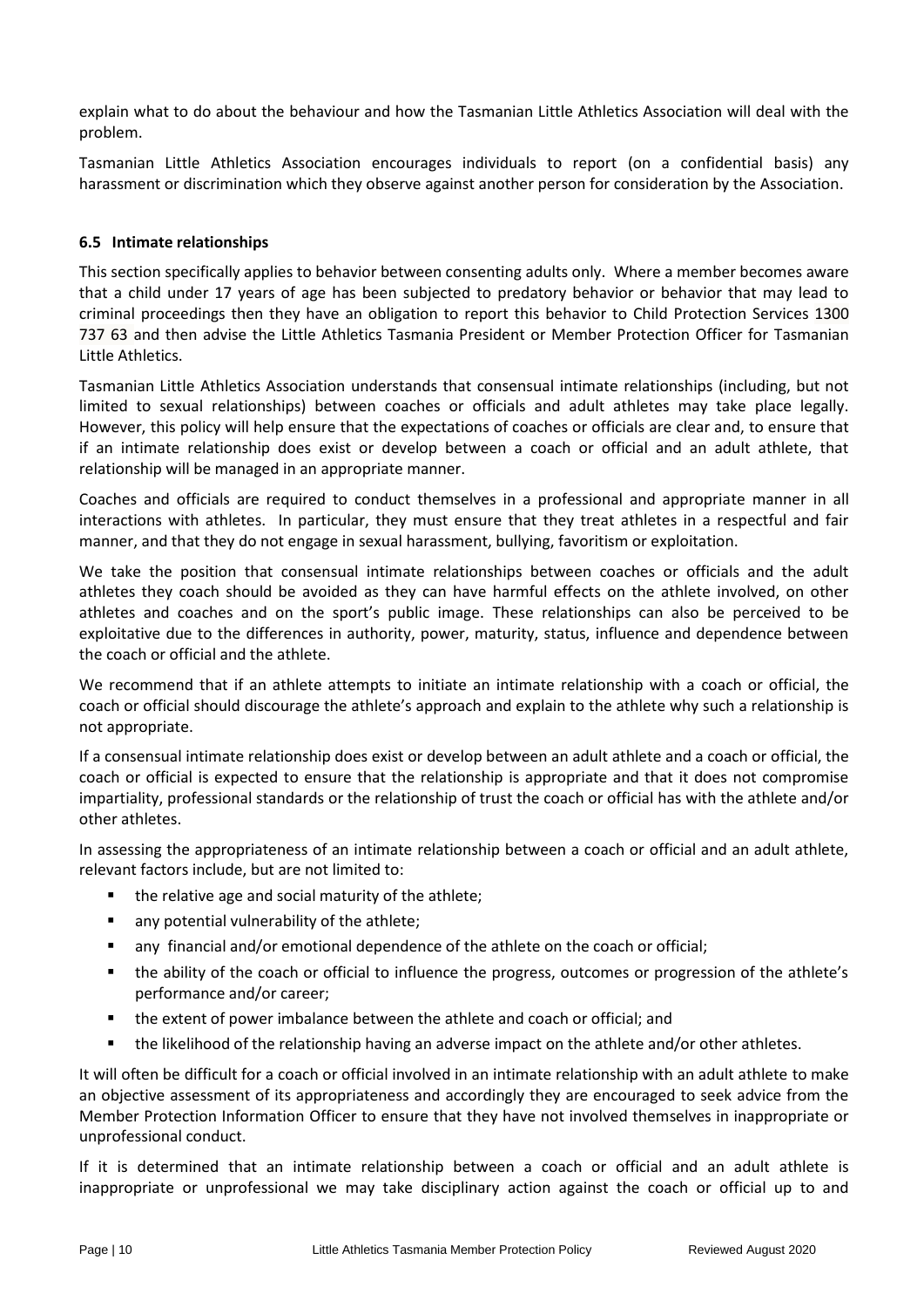including dismissal. Action may also be taken to stop the coaching relationship with the athlete. This could include a transfer, a request for resignation or dismissal from coaching duties.

If a coach, official or athlete believes they are being, or have been, harassed they are encouraged to seek information and support from the Member Protection Information Officer. Our complaints procedure is outlined in of this policy.

## **6.6 Pregnancy**

Tasmanian Little Athletics Association is committed to treating pregnant women fairly and to removing any unreasonable barriers to their full participation in our sport. We will not tolerate any discrimination or harassment against pregnant women.

Tasmanian Little Athletics Association will take reasonable care to ensure the continuing safety, health and wellbeing of pregnant women. We will advise pregnant women that there may be risks involved with their continuing participation in sport, and we will encourage them to obtain medical advice about those risks. Pregnant women should be aware that their own health and wellbeing, and that of their unborn child, is of utmost importance in their decision-making about the extent they choose to participate in our sport.

We encourage all pregnant women to talk with their medical advisers, make themselves aware of the facts about pregnancy in sport and ensure that they make informed decisions about their participation in our sport. Pregnant women should make these decisions themselves, in consultation with their medical advisers and in discussion with the Tasmanian Little Athletics Association

We will only require pregnant women to sign a disclaimer in relation to their participation in our sport whilst they are pregnant if all other participants are required to sign one in similar circumstances. We will not require women to undertake a pregnancy test.

If a pregnant woman believes she is being, or has been, harassed or discriminated against by another person or organisation bound by this Policy, she may make a complaint. (Refer to the attachments of this policy.)

## **6.7 Gender identity**

Gender identity means the gender-related identity, appearance or mannerisms or other gender-related characteristics of a person. This includes the way people express or present their gender and recognises that a person's gender identity may be an identity other than male or female. Some terms used to describe a person's gender identity include transgender and gender diverse.

## **6.7.1 Gender identity discrimination and harassment**

Federal, state and territory anti-discrimination laws provide protection from discrimination against people on the basis of their gender identity. (See definition in Dictionary of terms).

The Tasmanian Little Athletics Association is committed to providing a safe, fair and inclusive sporting environment all where people can contribute and participate. We will not tolerate any unlawful discrimination or harassment of a person because of their gender identity.

All persons, regardless of gender identity, are entitled to be treated fairly and with dignity and respect at all times. We will not tolerate any unlawful discrimination or harassment of a person because of their gender identity. This includes discrimination or harassment of a person who is transgender or transsexual, who is assumed to be transgender or transsexual or has an association with someone who has or is assumed to be transgender or transsexual.

We expect all people bound by this policy to act with sensitivity when a person is undergoing gender transition/affirmation.

If any person believes that they are being, or have been, harassed or discriminated against by another person or organisation bound by this policy because of their gender identity, they may make a complaint.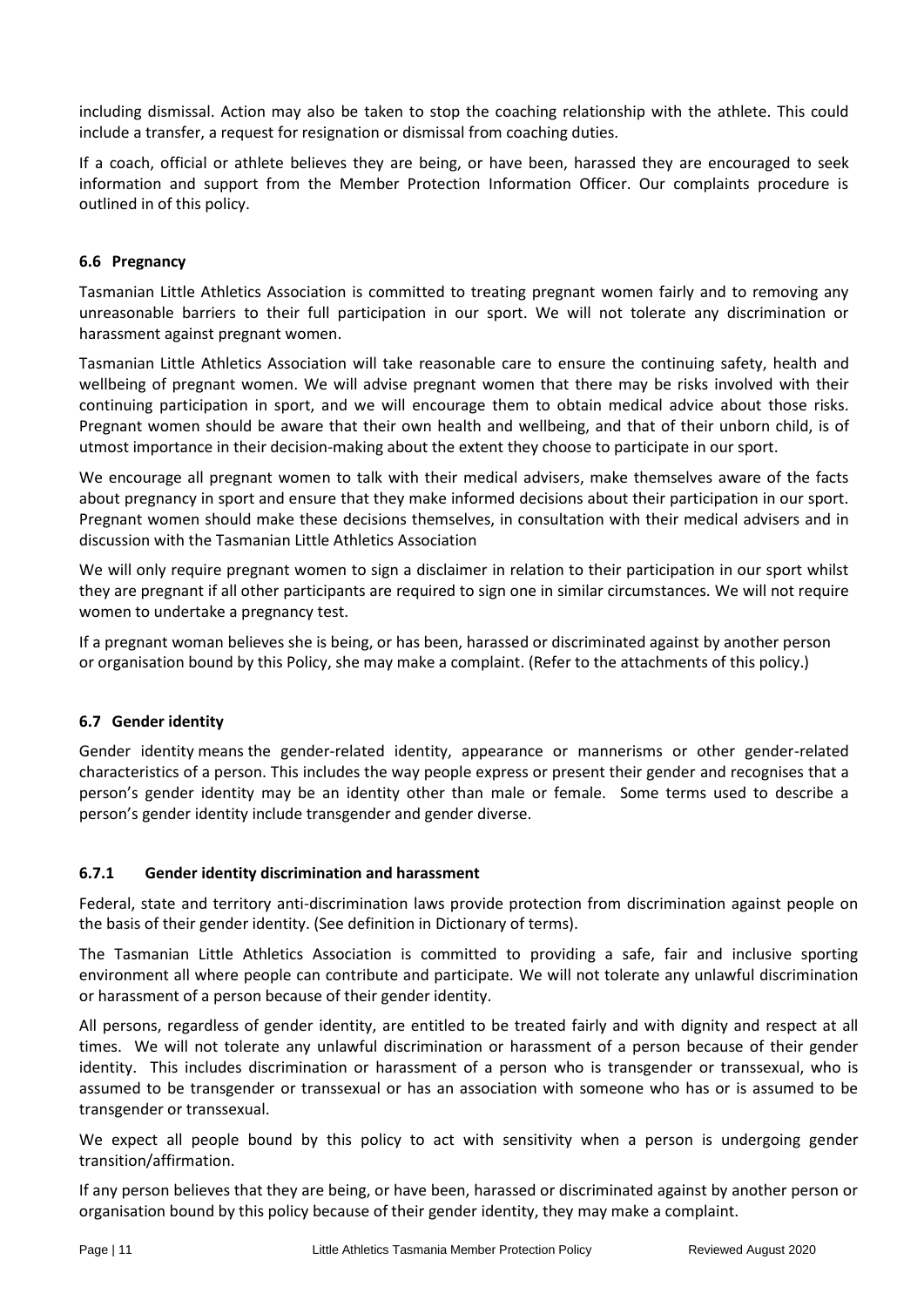## **6.7.2 Participation in sport**

The Tasmanian Little Athletics Association recognises that excluding people from participating in sporting events and activities because of their gender identity may have significant implications for their health, wellbeing and involvement in community life. We are committed to l supporting participation in our sport on the basis of the gender with which a person identifies.

If issues of performance advantage arise, we will consider whether the established discrimination exceptions for participation in sport are relevant in the circumstances. Discrimination is unlawful unless an exception applies.

Drug testing procedures and prohibitions also apply to people who identify as transgender. A person receiving treatment involving a Prohibited Substance or Method, as described on the World Anti-Doping Agency's Prohibited List, should apply for a standard Therapeutic Use Exemption.

## **6.7.3. Intersex status**

Federal anti-discrimination law, and some state and territory anti-discrimination laws, provide protection from discrimination against a person on the basis of their intersex status. (See Dictionary of terms).

The Tasmanian Little Athletics Association is committed to providing a safe, fair and inclusive sporting environment where all people can contribute and participate. We will not tolerate any unlawful discrimination or harassment of a person because of their intersex status.

## **6.8 Smoke-free environment**

The Tasmanian Little Athletics Association understands the harmful effects of smoking on health, fitness and performance in sport and that passive smoking is also hazardous to health. It is acknowledged that nonsmokers should be protected from the involuntary inhalation of tobacco smoke.

Smoking shall not be permitted in any competition or spectator area during any LATAS competition at Association and Centre level.

Non-compliance with our policy will be handled by an explanation of the LATAS Smoke Free Policy to the person, including the identification of areas in which smoking is permitted. In the case of continued noncompliance with the policy, LATAS personnel will use their discretion as to the steps to be taken, which may include asking the person to leave the premises, event or function.

*Please also refer to the Little Athletics Tasmania Smoke Free Policy.*

## <span id="page-12-0"></span>7. Complaints Procedures

## **7.1 Complaints**

Tasmanian Little Athletics Association aims to provide a simple procedure for complaints based on the principles of procedural fairness (natural justice). Any person (a complainant) may report a complaint about a person/s or organisation bound by this policy (respondent)*.*

## **7.2 Vexatious Complaints & Victimisation**

Tasmanian Little Athletics Association aims for our complaints procedure to have integrity and be free of unfair repercussions or victimisation. If at any point in the complaints process the President of Tasmanian Little Athletics Association considers that a complainant has **knowingly** made an untrue complaint or the complaint is vexatious or malicious, the matter may be referred to the CEO of Tasmanian Little Athletics Association for appropriate action which may include disciplinary action against the complainant.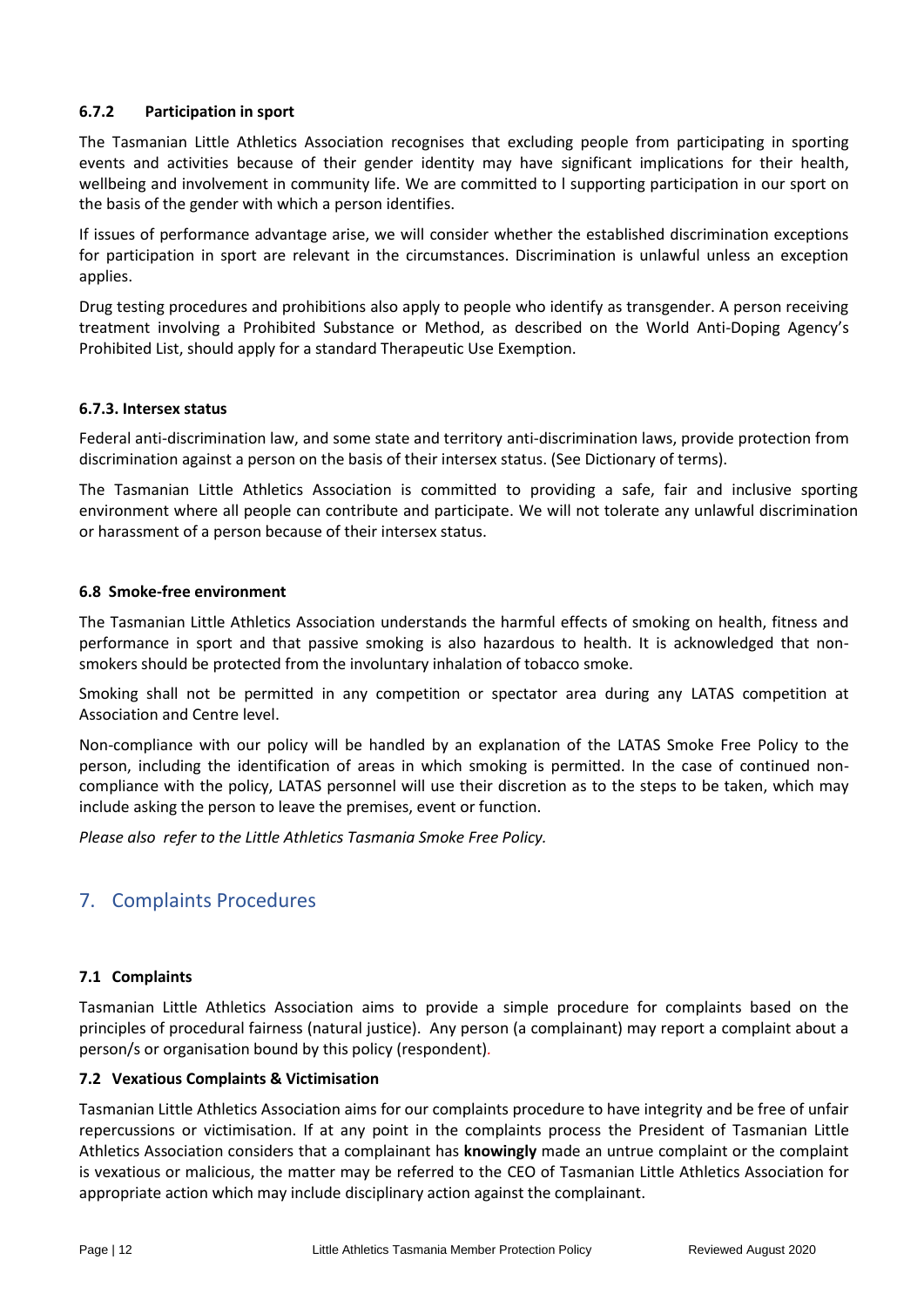Tasmanian Little Athletics Association will take all necessary steps to make sure that people involved in a complaint are not victimised. Disciplinary measures can be imposed on anyone who harasses or victimises another person for making a complaint.

## **7.3 Mediation**

Tasmanian Little Athletics Association aims to resolve complaints with a minimum of fuss. Complaints may be resolved by agreement between the people involved with no need for disciplinary action. Mediation allows those involved to be heard and to come up with mutually agreed solutions.

Mediation may occur before or after the investigation of a complaint. If a complainant wishes to resolve the complaint with the help of a mediator, the President of Tasmanian Little Athletics Association will, in consultation with the complainant, arrange for a neutral third party mediator where possible. Lawyers are able to negotiate on behalf of the complainant and/or the respondent.

• *For full details, please refer to the Little Athletics Tasmania Complaints Handling Policy.*

## <span id="page-13-0"></span>8. What is a Breach of this policy?

It is a breach of this policy for any person or organisation to which this policy applies, to do anything contrary to this policy, including but not limited to:

- Breaching the Codes of Behaviour
- Bringing the sport and/or the Tasmanian Little Athletics Association into disrepute, or acting in a manner likely to bring the sport and/or the Tasmanian Little Athletics Association into disrepute
- Failing to follow Tasmanian Little Athletics Association policies (including this policy) and procedures for the protection, safety and welfare of children;
- Discriminating against, harassing or bullying (including cyber bullying) any person and in particular, a child;
- Victimising another person for reporting a complaint or discharging their obligation as a mandated notifier;
- **Engaging in a sexually inappropriate relationship with a person that they supervise, or have influence,** authority or power over;
- Verbally or physically assaulting another person, intimidating another person or creating a hostile environment within the sport;
- Disclosing to any unauthorised person or organisation any Tasmanian Little Athletics Association information that is of a private, confidential or privileged nature;
- Making a complaint they **knew** to be untrue, vexatious, malicious or improper;
- Failing to comply with a penalty imposed after a finding that the individual or organisation has breached this policy; or
- Failing to comply with a direction given to the individual or organisation during the discipline process.

## <span id="page-13-1"></span>9. Disciplinary Measures

If an individual or organisation to which this policy applies breaches this policy, one or more forms of discipline may be imposed. Any disciplinary measure imposed under this policy must:

- be applied consistent with any contractual and employment rules and requirements;
- be fair and reasonable;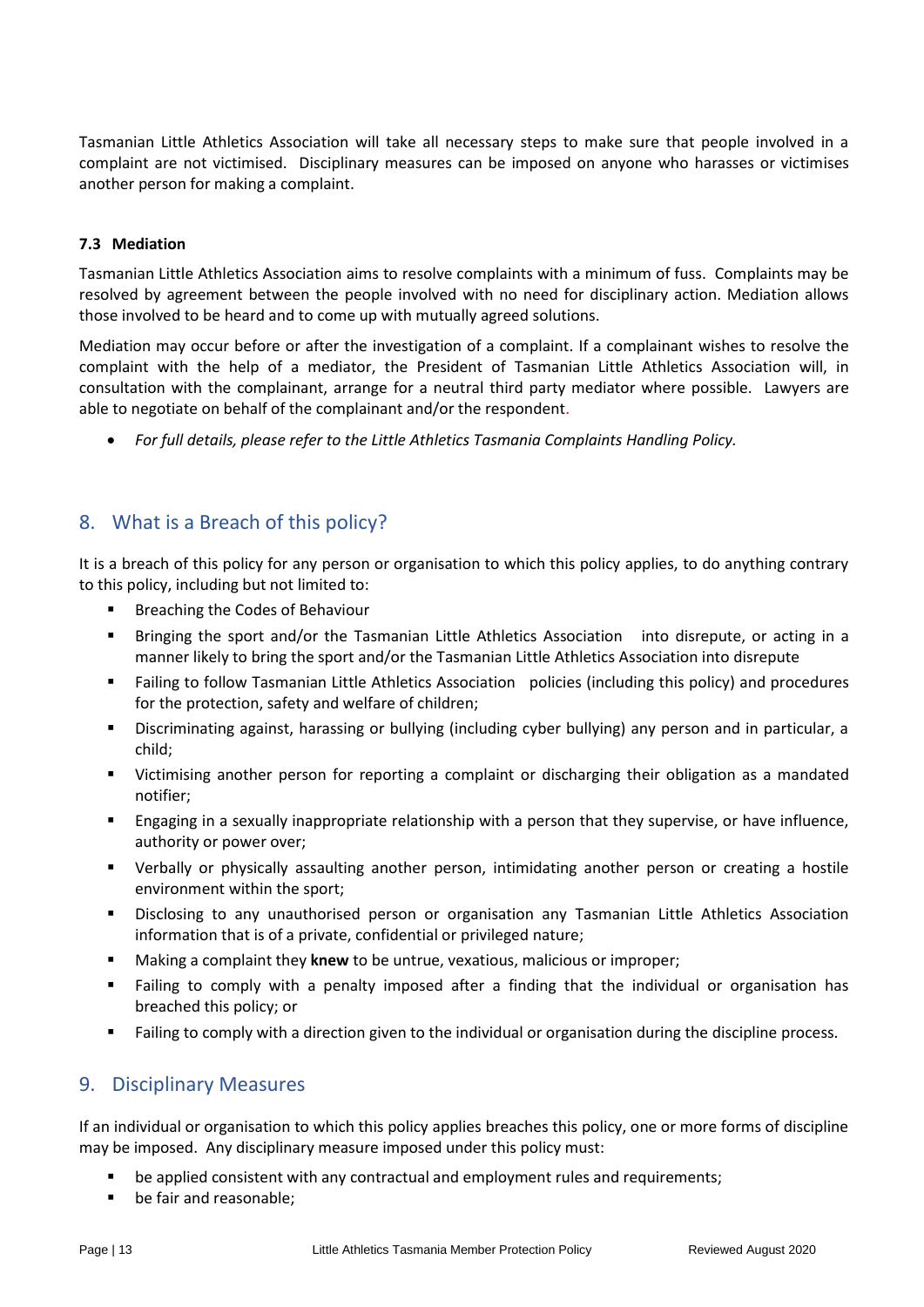- be based on the evidence and information presented and the seriousness of the breach; and
- be determined in accordance with our Constitution, this policy and/or Rules of the sport.

#### **9.1 Factors to consider**

The form of discipline to be imposed on an individual or organisation will depend on factors such as:

- Nature and seriousness of the breach;
- Consequences of the breach
- **E** If the person knew or should have known that the behaviour was a breach;
- Level of contrition:
- **•** The effect of the proposed disciplinary measures on the person including any personal, professional or financial consequences;
- If there have been relevant prior warnings or disciplinary action;
- Ability to enforce discipline if the person is a parent or spectator (even if they are bound by the policy); and/or
- Any other mitigating circumstances.

## <span id="page-14-0"></span>10. Dictionary

This Dictionary sets out the meaning of words used in this policy and its attachments without limiting the ordinary and natural meaning of the words. State/Territory specific definitions and more detail on some of the words in this dictionary can be sourced from the relevant State/Territory child protection commissions or equal opportunity and anti-discrimination commissions.

**Abuse** is a form of harassment and includes physical abuse, emotional abuse, sexual abuse, neglect, and abuse of power. Examples of abusive behaviour include bullying, humiliation, verbal abuse and insults.

**Affiliated member** means a Centre or Club that has applied to the Board for admission to membership as an affiliate member.

**Child** means a person who is under the age of 18 years

## **Child Abuse:**

**Physical Abuse** refers to allegations of physical harm caused to a child by another person. Some signs and symptoms may include unexplained

- Bruising
- Lacerations or welts
- Burns or scald
- Fractures, sprains or dislocations.

**Sexual Abuse** occurs when someone in a position of power to the child uses that power to involve the child in sexual activity. Some signs and symptoms may include:

- Age inappropriate behaviour and/or persistent sexual behaviour, promiscuity
- Marked changes in behaviour or mood, tantrums, aggressiveness, withdrawal, self-destructive behaviour
- Allusions to problems at home, not wanting to return home
- Fear and loss of trust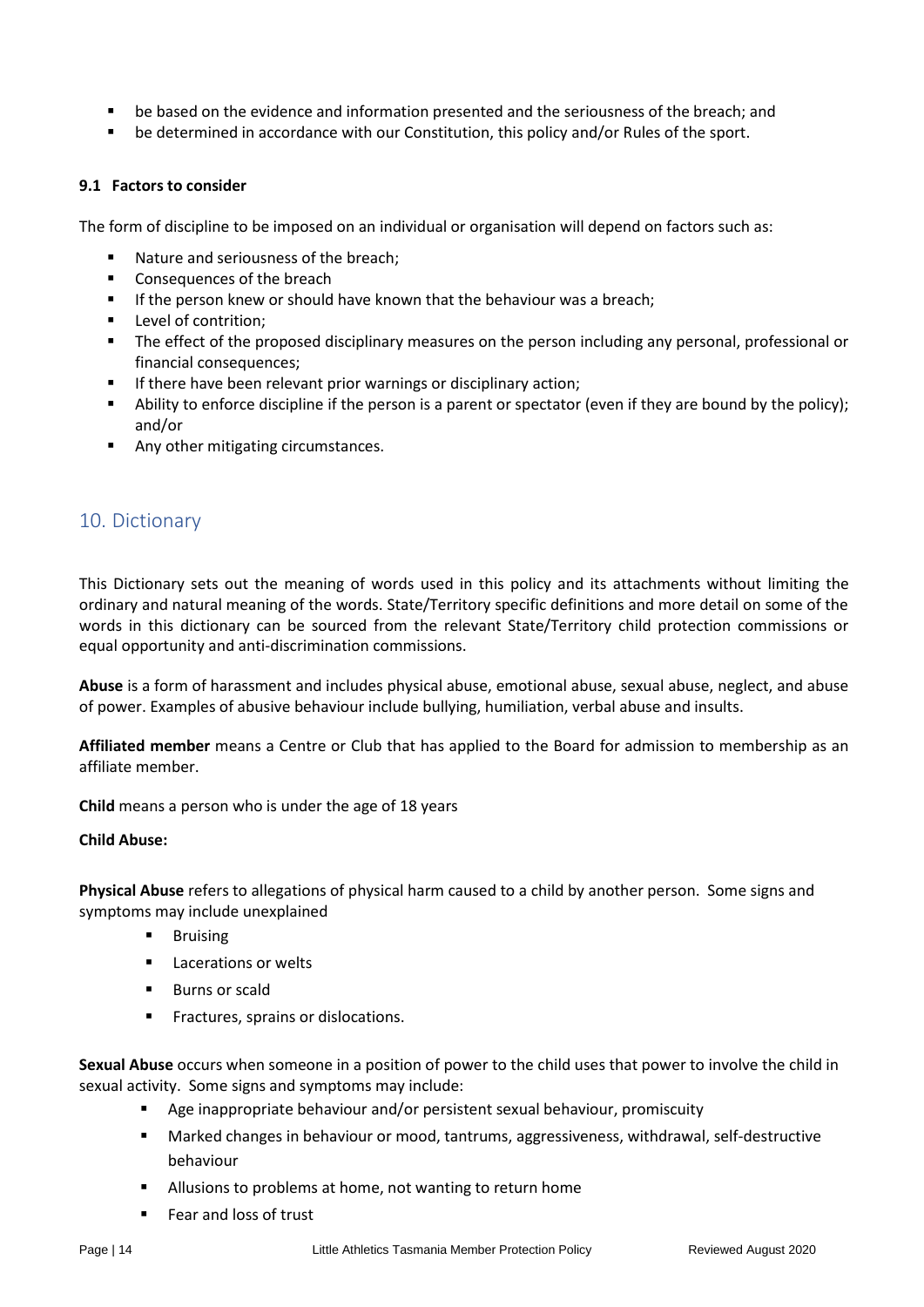Physical symptoms including bruising or bleeding in the genital area.

**Emotional Abuse** refers to harm caused to the child by excessive or unreasonable demands as well as failing to provide the psychological nurturing necessary for development. Some signs and symptoms may include:

- Severe verbal abuse or threats of abuse
- Being physically or socially isolated as punishment
- Feelings of worthlessness about life and self
- Extreme attention seeking behaviour
- Behavioral disorders such as disruptiveness, bullying, aggressiveness

**Neglect** refers to the failure to provide the basic necessities of life including food, clothing, shelter, emotional security, medical care and adequate supervision of the child's growth and development. Some signs and symptoms may include:

- Poor standard of hygiene, inadequate clothing for the weather conditions.
- Malnutrition, complaints of hunger, hiding food.
- Untreated medical or dental problems
- Lack of appropriate supervision either supervised or under supervised when engaging in certain activities
- Extreme longing for adult affection.

**Complaint** means a formal expression of dissatisfaction with some aspect of the Association's services, policies and procedures whether justified or not. A complaint does not include a request for information or clarification of Association rules, policies, procedures or decisions.

**Complainant** means a person making a complaint.

**Complaint Handler/Manager** means a person appointed under this policy to investigate a Complaint

**Relevant History Assessment** is a decision about whether a person is suitable to work with children based on the person's criminal history (if any) and the assessed risk of harm to children who receive a service from the organisation. The assessment must be conducted by an organisation or authorised screening unit in accordance with section 8B of the *Children's Protection Act 1993*.

**Criminal History Report** refer to definition of "police check"

**Discrimination** means treating or proposing to treat someone less favourably because of a particular characteristic in the same or similar circumstances in certain areas of public life (Direct Discrimination), or imposing or intending to impose an unreasonable requirement, condition or practice that is the same for everyone, but which has an unequal or disproportionate effect on individuals or groups with particular characteristics (Indirect Discrimination). The characteristics covered by discrimination law across Australia are:

- Age
- Disability
- Family/carer responsibilities
- Gender identity/transgender status
- Homosexuality and sexual orientation
- Irrelevant medical record
- Irrelevant criminal record
- Political belief/activity
- Pregnancy and breastfeeding
- Race
- Religious belief/activity
- Sex or gender
- Social origin
- Trade union membership/activity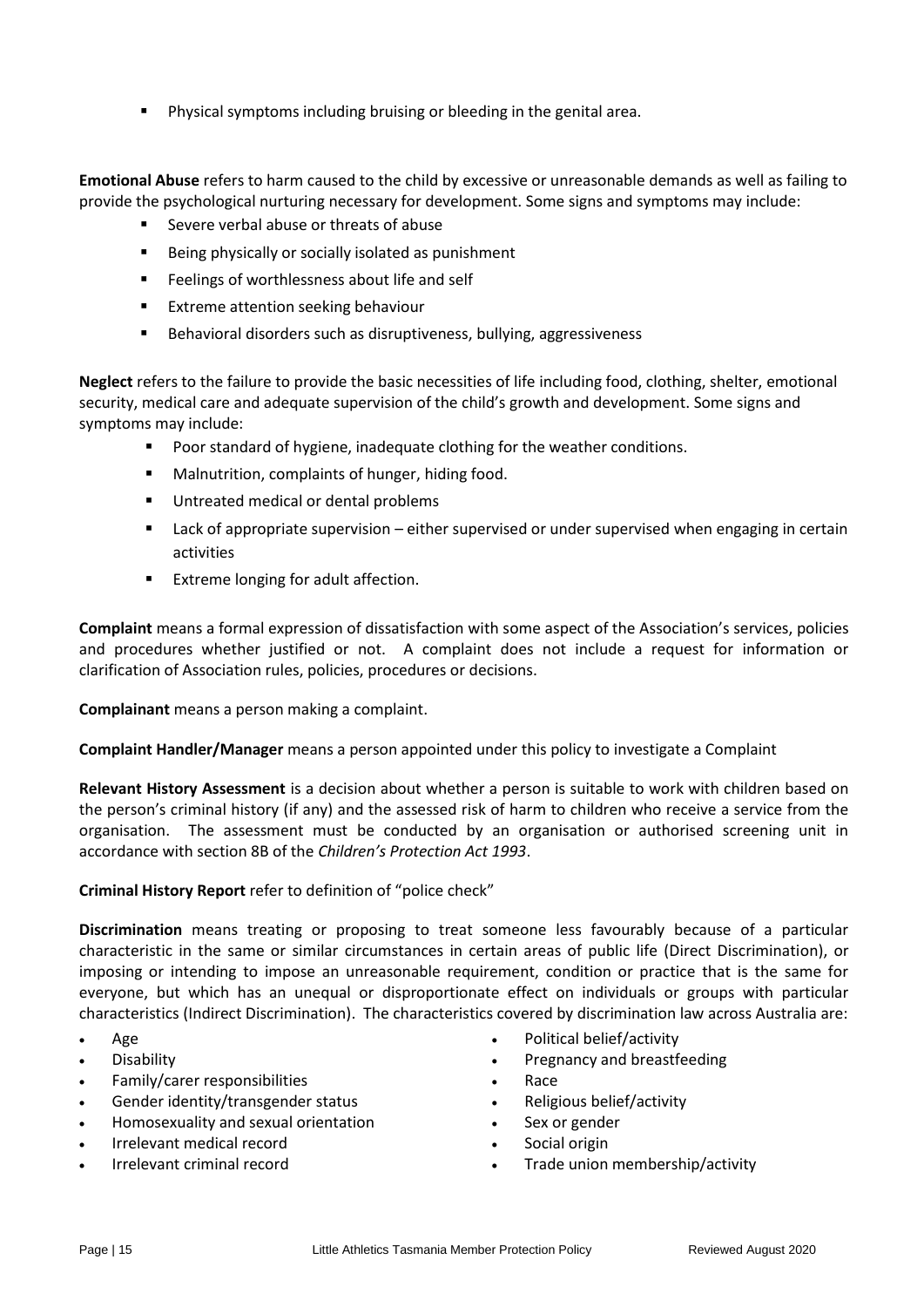## **Examples of Discrimination**

- **Age:** A Club refuses to allow an older person to coach a team simply because of age.
- **Breastfeeding:** A member of the Club who is breastfeeding a baby in the Club rooms is asked to leave.
- **Disability:** A junior player is overlooked because of mild epilepsy.
- **Family responsibilities:** A Club decides not to promote an employee because he has a child with a disability even though the employee is the best person for the job.
- **Gender Identity:** A transgender contract worker is harassed when employees refuse to call her by her female name.
- **Homosexuality:** An athlete is ostracised from her team after it becomes known that she is a lesbian.
- **Marital Status:** A player is deliberately excluded from team activities and social functions because she is single
- **Pregnancy:** A woman is dropped from a squad when she becomes pregnant.
- **Race:** An Italian referee is not permitted to referee games with a high proportion of Italian players on one team because of his race.
- **Sex:** Specialist coaching is only offered to male players in a mixed team.

**Gender identity** refers to a person's deeply held internal and individual sense of gender.

**Gender expression** refers to the way in which a person externally expresses their gender or how they are perceived by others.

**Harassment** is any type of behaviour that the other person does not want and that is offensive, abusive, belittling or threatening. The behaviour is unwelcome and a reasonable person would recognise it as being unwelcome and likely to cause the recipient to feel offended, humiliated or intimidated.

Unlawful harassment is sexual or targets a person because of their race, sex, pregnancy, marital status, sexual orientation or some other characteristic (see characteristic list under discrimination).

It does not matter whether the harassment was intended: the focus is on the impact of the behaviour. The basic rule is if someone else finds it harassing then it could be harassment. Harassment may be a single incident but is usually repeated. It may be explicit or implicit, verbal or non-verbal.

Discrimination and harassment are not permitted in employment (including volunteer and unpaid employment); when providing sporting goods and services including access to sporting facilities; when providing education and accommodation; the selection or otherwise of any person for competition or a team (domestic or international); the entry or otherwise of any player or other person to any competition and the obtaining or retaining membership of Clubs and organisations (including the rights and privileges of membership).

Some exceptions to state and federal anti-discrimination law apply. Examples include:

- holding a competitive sporting activity for females only who are under 12 years of age or of any age where strength, stamina or physique is relevant or
- not selecting a participant if the person's disability means he or she is not reasonably capable of performing the actions reasonably required for that particular sporting activity.

Requesting, assisting, instructing, inducing or encouraging another person to engage in discrimination or harassment may also be against the law.

It is also a breach of discrimination law to victimise a person who is involved in making a complaint of discrimination or harassment. Example: a player is ostracised by her male coach for complaining about his sexist behaviour or for supporting another player who has made such a complaint.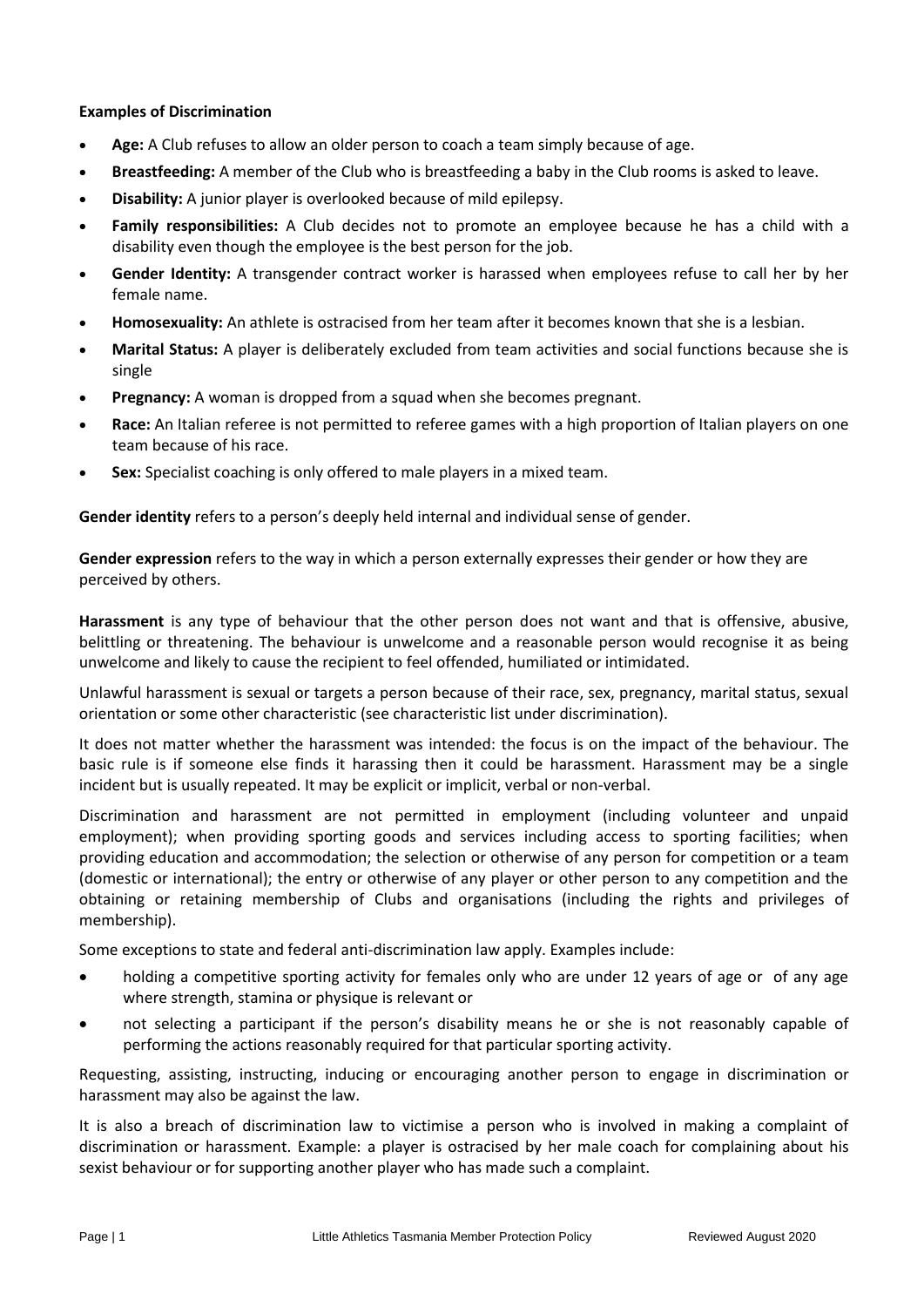Public acts of racism or racial discrimination which are reasonably likely to offend, insult, humiliate or intimidate are also prohibited. This applies to spectators, participants or any other person who engages in such an act in public. Some states and territories also prohibit public acts that vilify on other grounds such as homosexuality, gender identity, HIV/AIDS, religion and disability – see vilification.

**Intersex** refers to people who have genetic, hormonal or physical characteristics that are not exclusively 'male' or 'female'. A person who is intersex may identify as male, female, intersex or as being of indeterminate sex.

**Mediator** means an impartial/neutral person appointed to mediate Complaints.

**Member** means a member of the TASMANIAN Little Athletics Association.

**Member Protection Information Officer** (MPIO) means a person trained to advise a complainant of their options regarding a complaint under, or a breach of, this Policy.

**Minor Complaint** means a complaint dealing with a matter that can be explained or resolved by existing rules, policies and procedures.

**Natural justice (also referred to as procedural fairness)** means observing the following principles:

- people are entitled to be informed of allegations made against them
- all persons affected by a decision should be given the relevant information to enable an informed submission to be made to the decision-maker or person subsequently reviewing a decision
- during the review of a decision, all persons affected by a decision should have an opportunity to put their case, relevant arguments should be heard, and relevant information should be accessible to all parties
- decision-makers act fairly and impartially
- the penalties imposed must be fair.

**Offence that indicates a prima-facie risk of harm** has the same meaning as described under Standard 5 of the *Child Safe Environments: Standards for dealing with information obtained about a person's criminal history as part of a relevant history assessment;* 

**Offence that potentially indicates unsuitability to work with children** has the same meaning as described under Standard 5 of *the Child Safe Environments: Standards for dealing with information obtained about a person's criminal history as part of a relevant history assessment;* 

**Police check** means a national criminal history record check conducted as a pre-employment, pre-engagement or current employment background check on a person.

**Prescribed Position** is set out under section 8B (8) of the Tasmanian Children's Protection Act 1993)

**Relevant criminal offence** means an offence that indicates a prima-facie risk of harm or that potentially indicates unsuitability to work with children.

**Respondent** means the person who is being complained about.

**Risk assessment** in the context of child protection 'refers to a process of evaluating the information received to reach a decision about the risk of harm a person may pose to children'. *(Child Safe Environments: Standards for dealing with information obtained about a person's criminal history as part of a relevant history assessment).*

**Role-specific codes of conduct** means standards of conduct required of certain roles (e.g. coaches).

**Sexual harassment** is any unwelcome sexual attention. It can occur between men and women and people of the same sex. It can involve:

▪ physical contact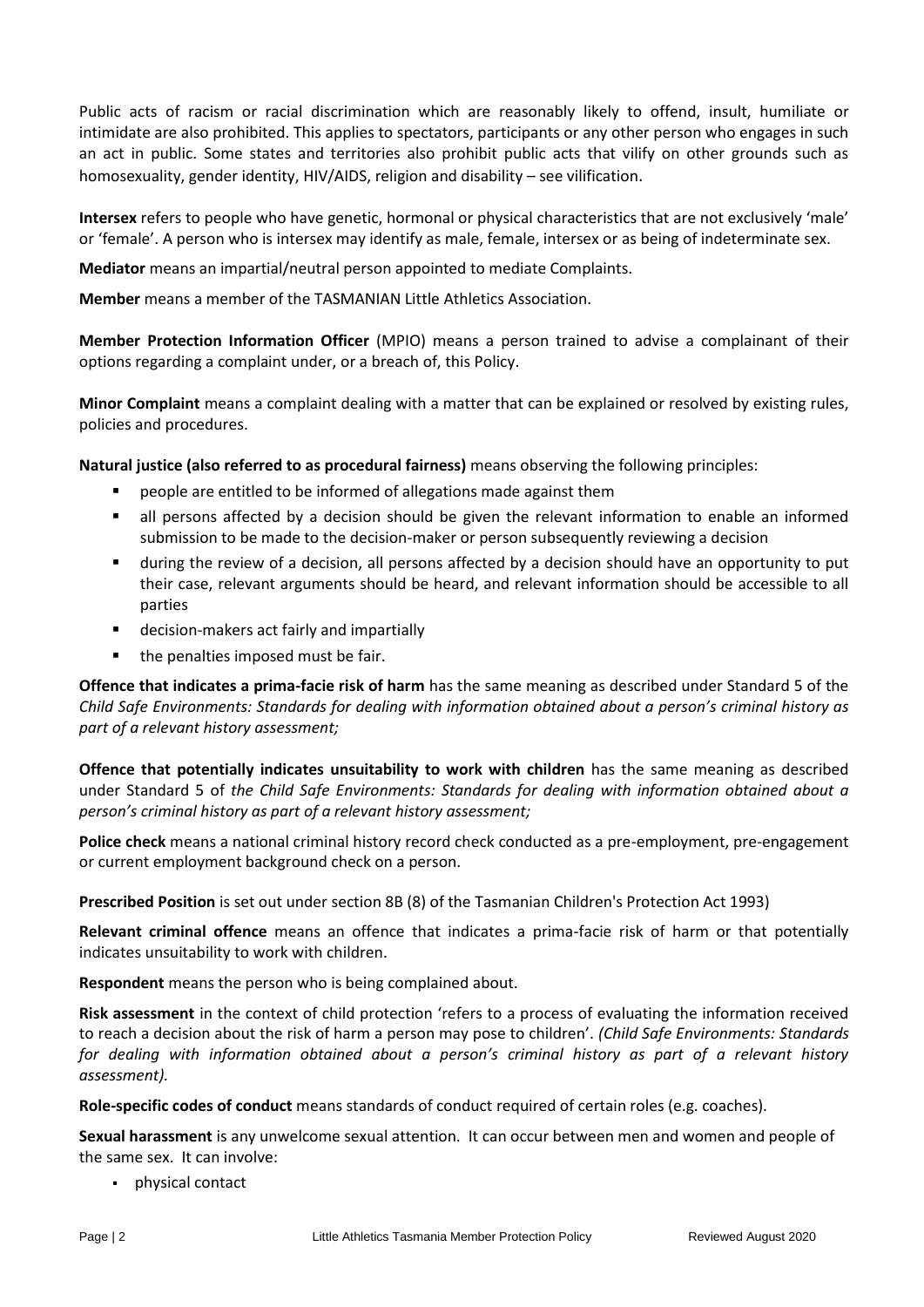- displays of sexually explicit or offensive material
- A coach giving an athlete a massage that involves unwanted sexual contact.
- A team official staring and leering at an athlete.
- A team manager asking players intrusive questions about sexual activity.
- A Club official 'wolf whistling' or making sexual gestures towards a team member.
- An athlete making repeated sexual invitations towards another team member when the person invited has refused similar invitations before.
- A Club publishing a sexist joke (or sexually explicit images) on its website.
- Team members conducting initiation ceremonies that involve unwelcome sexual or sexist behaviour.

Sexual harassment is not behaviour based on mutual attraction, friendship and respect. If the interaction is between consenting adults, it is not sexual harassment.

**Sexual offence** means a criminal offence involving sexual activity or acts of indecency including but not limited to (due to differences under state/territory legislation):

- Rape
- Indecent assault
- Sexual assault
- Assault with intent to have sexual intercourse
- **Incest**
- Sexual penetration of child under the age of 16
- Indecent act with child under the age of 16
- Sexual relationship with child under the age of 16
- Sexual offences against people with impaired mental functioning
- Abduction and detention
- Procuring sexual penetration by threats or fraud
- Procuring sexual penetration of child under the age of 16
- **Bestiality**
- Soliciting acts of sexual penetration or indecent acts
- Promoting or engaging in acts of child prostitution
- Obtaining benefits from child prostitution
- Possession of child pornography
- Publishing child pornography and indecent articles.

**Sexual orientation** refers to a person's emotional or sexual attraction to another person, including, amongst others, the following identities: heterosexual, gay, lesbian, bisexual, pansexual, asexual or same-sex attracted.

**Social Networking** refers to any interactive website or technology that enables people to communicate and /or share content via the internet. This includes social networking websites such as Facebook and Twitter.

**This policy** means this Member Protection Policy.

**Transgender** is an umbrella term that refers to a person whose gender identity is different to their physical sex as recorded at birth. Transitioning refers to the process where a transgender person commences living as a member of another sex. This is sometimes referred to as the person 'affirming' their gender because transitioning means they start living in what they identify as their true gender. For people who are transitioning/affirming their gender, having their identity fully recognised in all areas of life is a crucial part of the experience of living as their affirmed gender.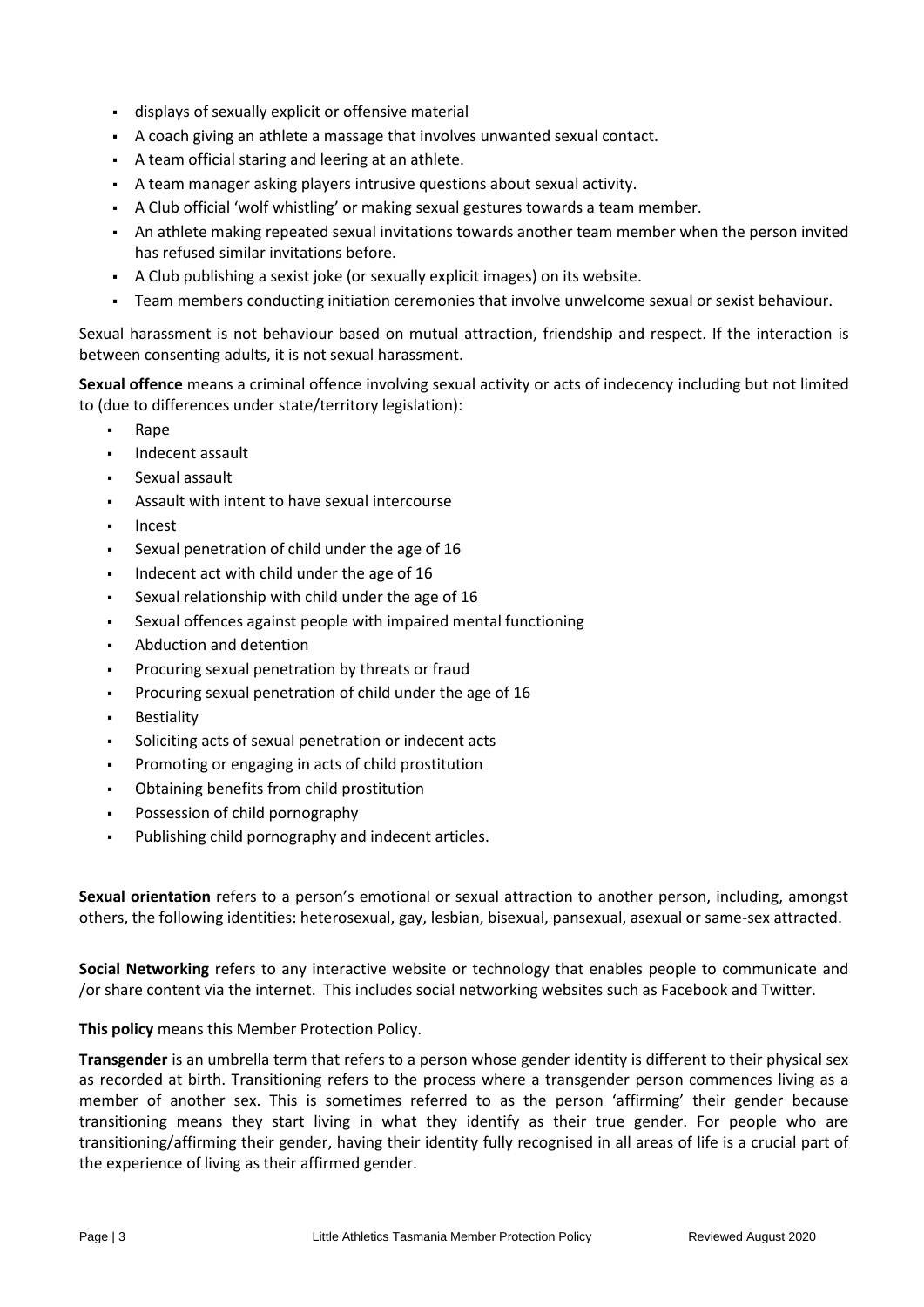**Victimisation** means subjecting a person or threatening to subject a person to any detriment or unfair treatment because that person has or intends to pursue their rights to make a complaint under government legislation (e.g. anti-discrimination) or under this Policy, or for supporting such a person.

**Vilification** involves a person or organisation doing public acts to incite hatred towards, serious contempt for, or severe ridicule of a person or group of persons having any of the attributes or characteristics within the meaning of discrimination. Public acts that may amount to vilification include any form of communication to the public and any conduct observable by the public.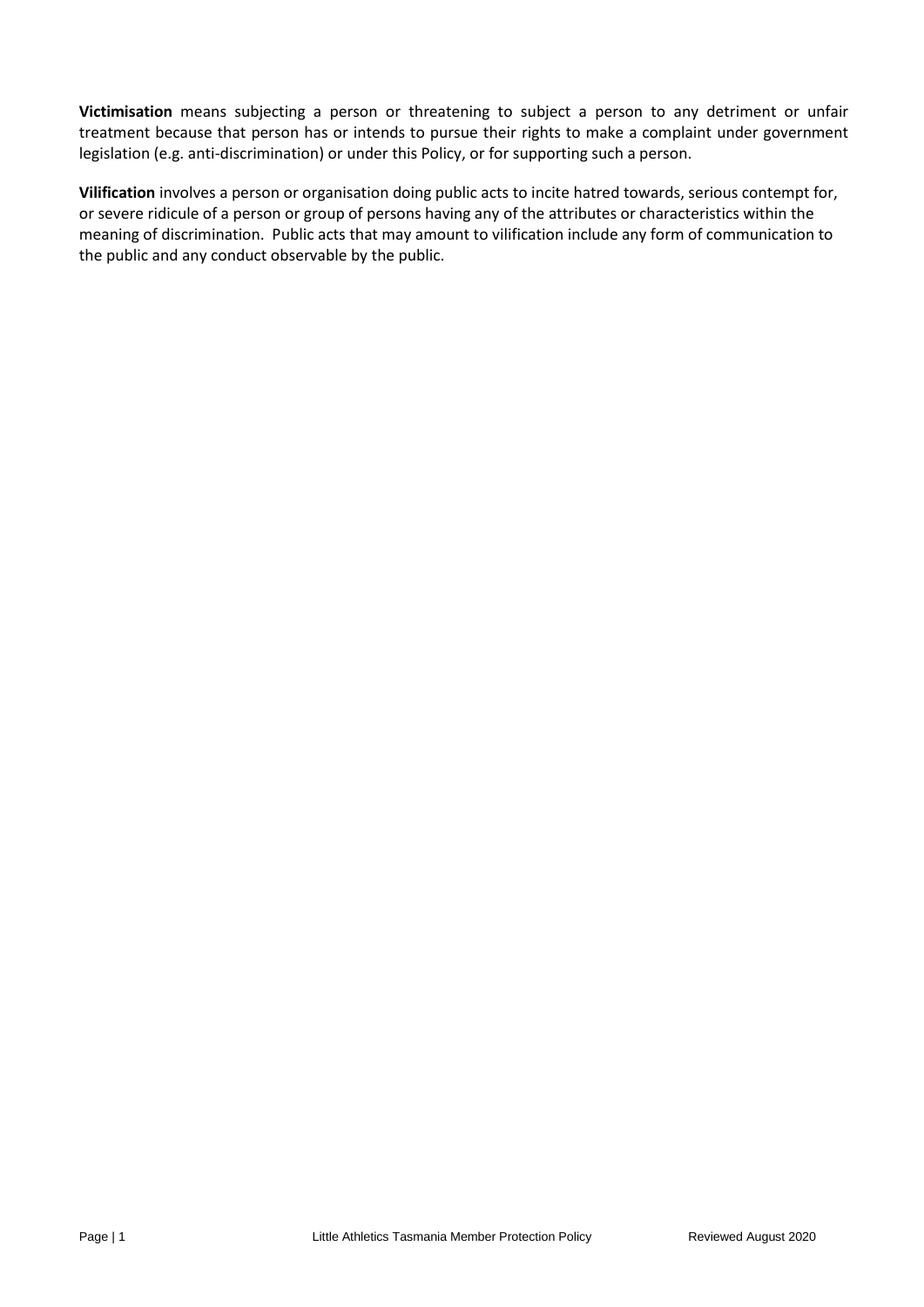## <span id="page-20-0"></span>PART B: WORKING WITH CHILDREN'S SECTOR GUIDE

Guideforthoseworkingor volunteeringin ClubsandAssociations(LittleAthletics)

## <span id="page-20-1"></span>Overview

This guide has been developed with the assistance of Little Athletics Tasmania. The purpose of the guide is to provide little athletics clubs and associationswith a guide to the new registration requirementsfor people wishing to work or volunteer with children in Tasmania.

Working with Children Registration aimsto reduce the potential for sexual, physical, psychological, emotional or financial harm or neglect of children in Tasmania.

People from Little Athletics Clubs and Associationsmust hold registration from **1 April 2015** to participate in activities like coaching, age group management, and committee membership for organisationsthat primarily involve the participation of children.

Working with Children Registration provides a minimum screening processfor people working or volunteering in these organisations. The new law requires registration for some important roles within child related organisations, but importantly allows organisationsto adjust the screening requirementsto suit their particular organisation.

There are a number of exemptions under the new law regarding situations where people engaged in regulated activities need not apply. These exemptions can be overridden if, after assessment of the risk of harm to children, an organisation determines that it wants these roles to be included in their screening regime.

**Importantly – responsibility for screening rests with the incorporated body – so your club isliable if there people operating under your bannerthatshould be registered but have not been screened and do not hold current registration.**

*See Factsheet: 'Exemptions from Registration' at the Working with Children Registration website:* [www.justice.tas.gov.au/working\\_with\\_children](http://www.justice.tas.gov.au/working_with_children)

Applications are commenced online at [www.justice.tas.gov.au/working\\_with\\_children.](http://www.justice.tas.gov.au/working_with_children)

For more information visit the following website or attend a FREE one hourseminar held regularly around the state and listed at [www.justice.tas.gov.au/working\\_with\\_children.](http://www.justice.tas.gov.au/working_with_children)

#### **Who must apply for a Working with Children Registration?**

Club and association activity means a cultural, recreational, sporting or community activity or service provided primarily for children by a club, association, movement, society or other similar body.

Examples of people involved in Little Athletics where registration is **mandatory**:

- committee/board members (state, centre and club)
- coaches (state, centre and club)
- team managers (state)
- age group managers and assistant age group managers (centre)
- camp parent/coach (state)
- development officer (state)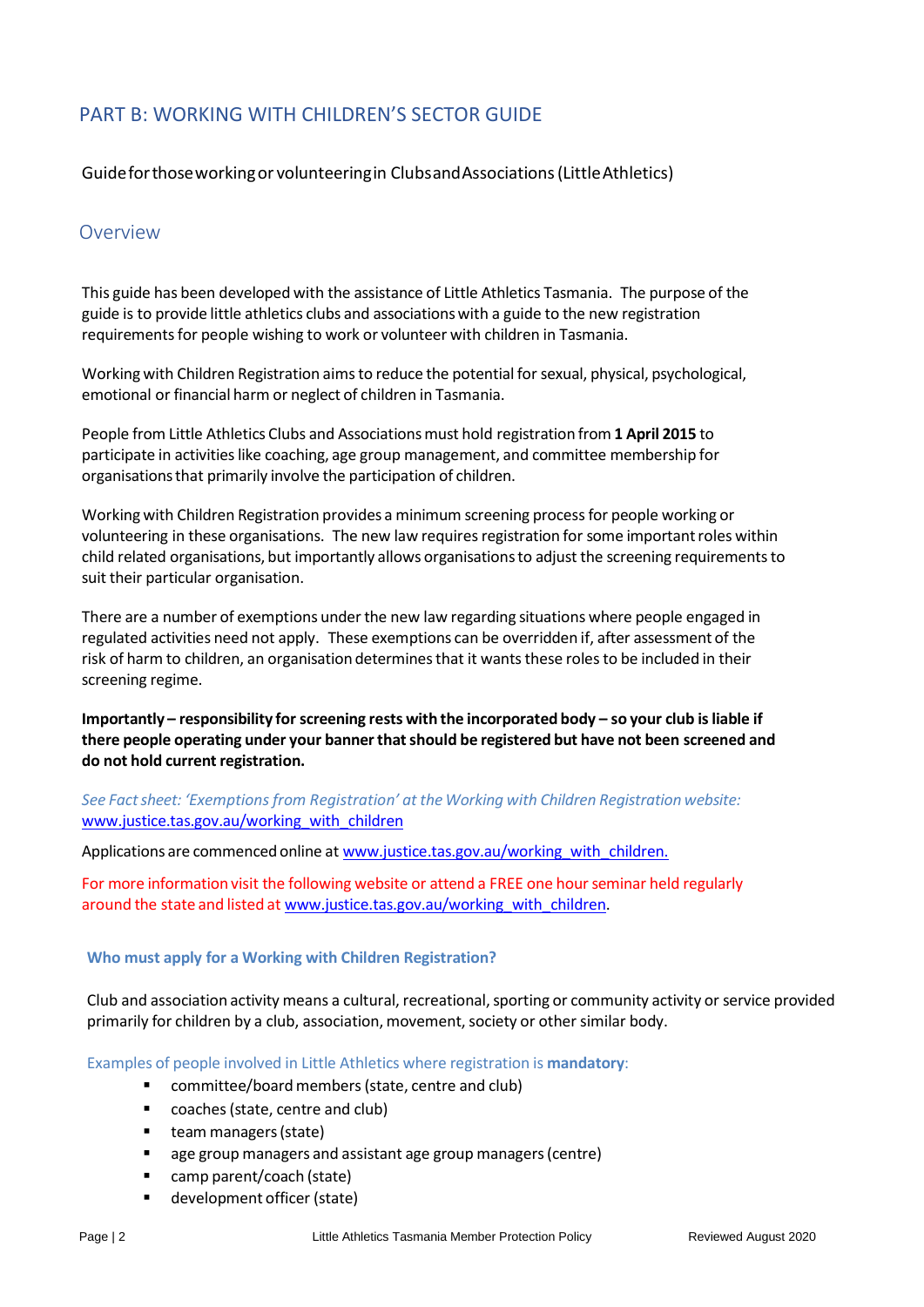## Examples of people where registration is optional but can be enforced by your club or association as part of their requirements:

- team managers (centre)
- chief officials (field sites) (state and some centres)
- field crews (state and centre)
- starters (state and centre)
- start marshalls (state and centre)
- finish marshalls (state and centre)
- timekeepers (state and centre)
- data entry (track) (state and centre)
- track referees (state)
- field referees (state)
- track umpires (state and centre)
- arena manager (state and centre)
- announcer (state and centre)

## Examples of people who should NOT apply:

• children under 16 years of age

## **Little Athletics Tasmania recommends your club completes the following procedures:**

- 1. Appoint a Member Protection Information Officer and download resources from Play by the Rules to develop your club's Member Protection Policy.
- 2. Advise all applicable people within your Centre/Club of the legislation and their requirements for registration.
- 3. Include collection of coaches Registration ID Number as part of yourinformationgathering processes for the season
- 4. Attend any regional seminars with the Department of Justice if you have any further questions

## **Further information**

Visit the Department of Justice website; [www.justice.tas.gov.au/working\\_with\\_children](http://www.justice.tas.gov.au/working_with_children)

Download the Little Athletics Tasmania Member Protection Policy from the resourcessection of the Little Athletics Tasmania website http://www.taslittleathletics.com.au/Resources, however please be aware that this policy is currently being reviewed in light of legislative changes and a revised policy will be available in due course.

Visit: [www.playbytherules.com.au](http://www.playbytherules.com.au/)

## <span id="page-21-0"></span>FAQs

## **Do I need to apply?**

If your role is listed in the mandatory list above – yes, you need to register.

## **As a club, how do we check if our people have registered?**

You can visit the Department of Justice website and enter a person'ssurname and registration number and the site will advise you of their current registration status. Go to: [www.justice.tas.gov.au/working\\_with\\_children.](http://www.justice.tas.gov.au/working_with_children)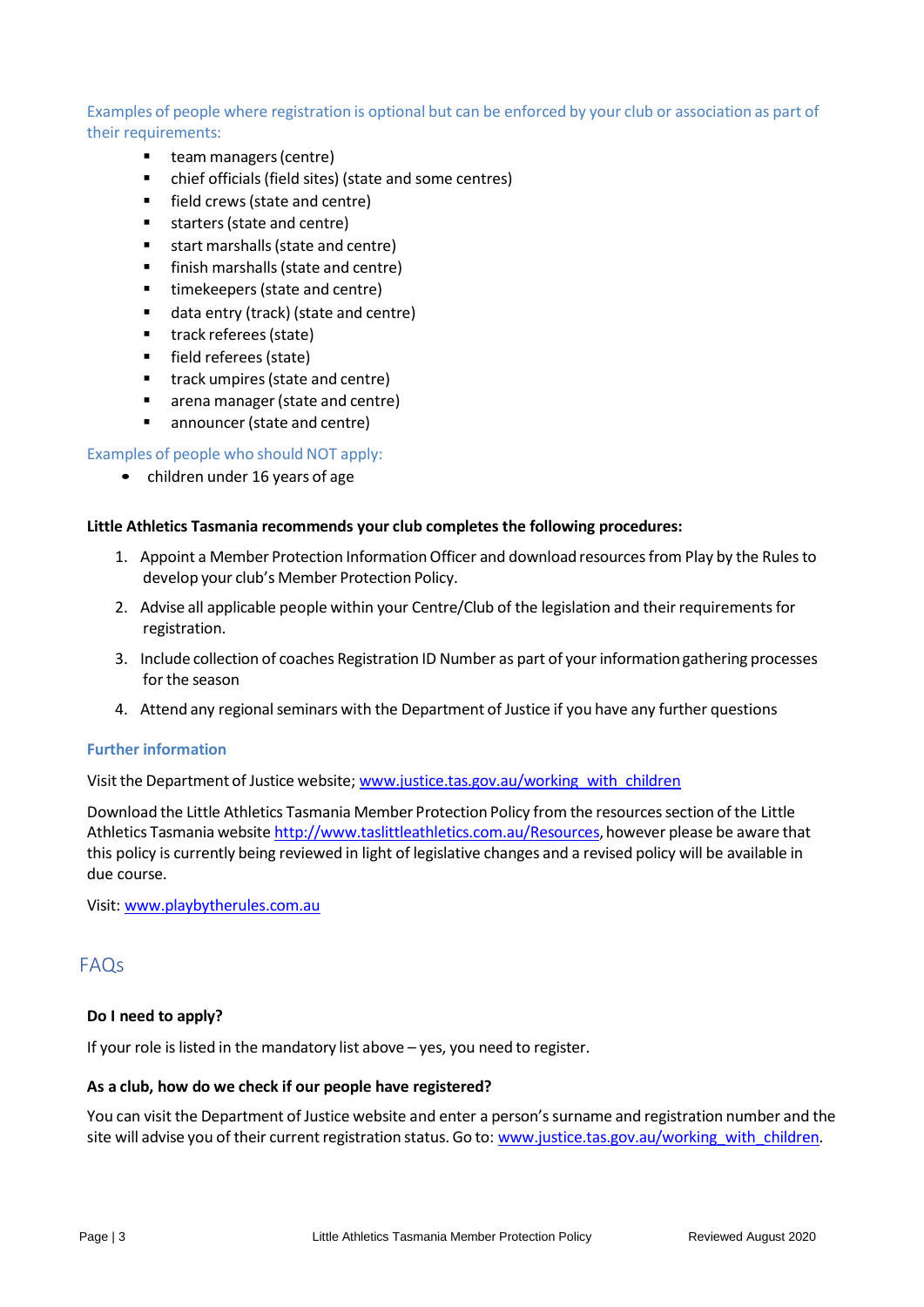## **How long will it take to get my Working with Children Card?**

In general, you will receive your results within six weeks of completing the application process, however for some; there may be a longer wait, depending on their personal information.

## **Is a National Police Check the same as a Working with Children Registration?**

No, a Working with Children Registration is different from a National Police Check. A Working with Children Registration is valid for 3 years and is compulsory for people working in certain child-related rolesin Tasmania.

## <span id="page-22-0"></span>The Process

- Part A: How do I apply?
- Part B: What are the fees?
- Part C: What is assessed in my application?
- Part D: When will I receive my results?
- Part E: Refusals and Appeals
- Part F: Employers How to verify a clearance online

## <span id="page-22-1"></span>Part A: How do I apply?

Step 1: Complete the online\* application form at:

[http://www.justice.tas.gov.au/working\\_with\\_children/application](http://www.justice.tas.gov.au/working_with_children/application)

\*Applicants who do not have internet accessmay telephone 1300 13 55 13 for advice aboutlocationsthat offer free internet accessto the public.

Please make sure the details you provide are *exactly the same* asthe details on your identity documents. If you have submitted the form with a mistake, please re-do the form to avoid the possibility of incurring additional cost and problemswith the proof of identity requirements.

Once you have submitted the form, you will be able to print an application receipt. If you do not have a printer,write down your application number.

Step 2: Present Proof of Identity and payment at Service Tasmania

You must bring all three of these items for your application to proceed:

- application receipt or reference number
- proof of identity
- payment

You must presentin person at Service Tasmania (this cannot be done outside of Tasmania). You cannot submit proof of identity for someone else.

To find a Service Tasmania shop near you, visit [www.service.tas.gov.au/about/shops](http://www.service.tas.gov.au/about/shops)

## For proof of identity requirements:

See Fact Sheet: 'How do I apply for Registration' at the Working with Children Registration website: [www.justice.tas.gov.au/working\\_with\\_children](http://www.justice.tas.gov.au/working_with_children)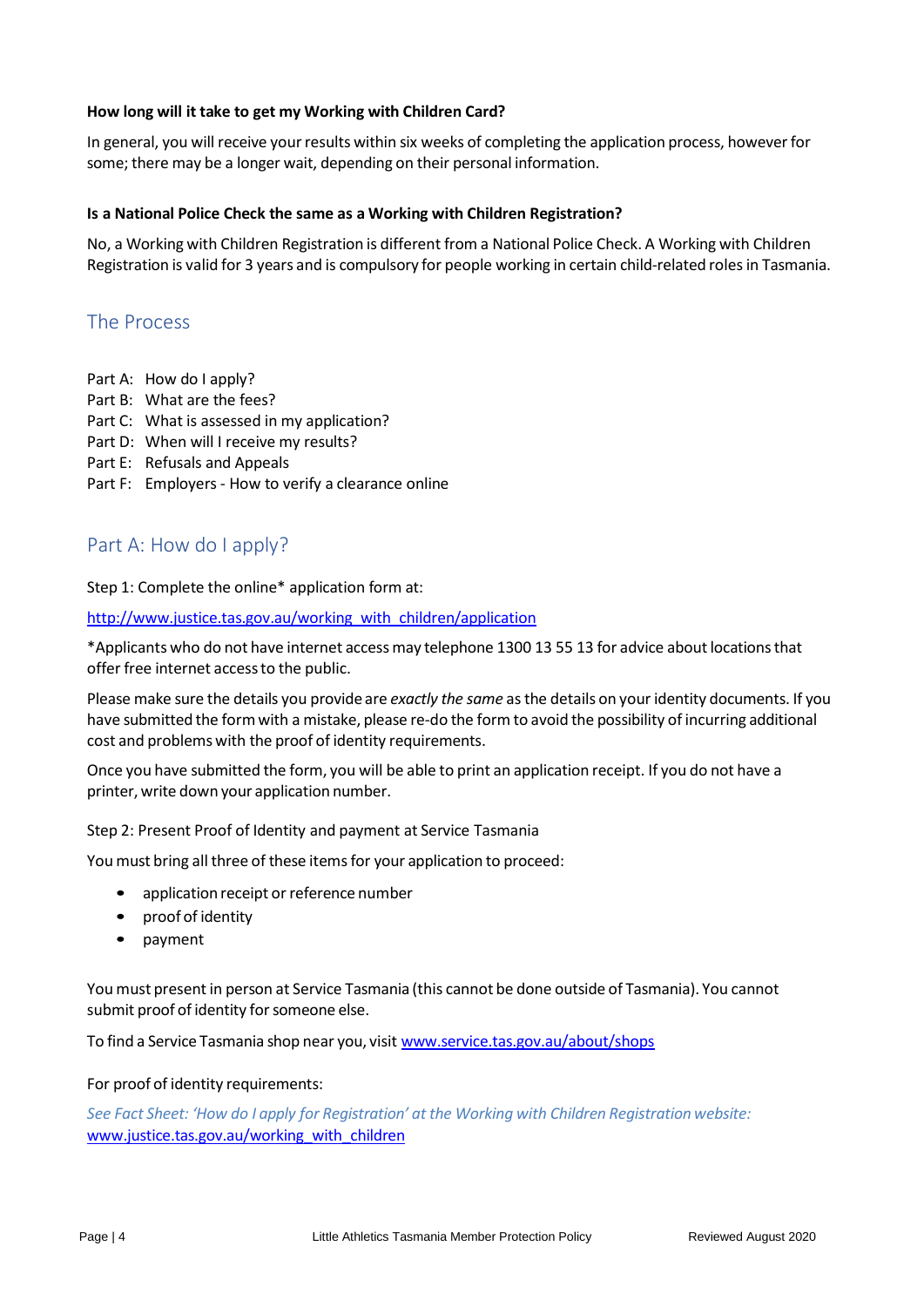## <span id="page-23-0"></span>Part B: What are the fees?

You only need to apply once every three years for Working with Children Registration. If you have a paid job and volunteer role working with children, registration for Employment will cover you for both.

**Employment** = \$110.60 (This equates to \$36.86 annually for the three years)

**Volunteering** = \$18.96 (This equatesto \$6.32 annually for the three years) Both Employment and Volunteering = \$110.60

## **What if I Volunteer and Work with Children?**

If you intend to use your Working with Children Registration for Volunteering and Employment during the three years of registration you should advise this at the time of your initial application. Completing this detail on the application will save applicants from incurring additional costs at a later stage.

For example: A person that volunteers for the local junior football club as a coach but also expects to work as a teacher within the next 3 years should complete the online application for both Volunteering and Employment.

Of course, this is different if the teacher is undertaking a coaching role as part of their employment:

- 1. A person that is a registered teacher and is coaching as part of their dutiesis not required to be registered
- 2. A person that is a registered teacher and who as part of their conditions of employment is required to undertake roles such as coaching is not required to be registered
- 3. A person that is a registered teacher and who volunteersto coach the localsoccerteam isrequired to be registered (this is where it is not a role required by the school etc.)

The difference between 1 and 2 and 3 is that the person is undertaking the activity in 3 by choice, whereas in

1 and 2 it is intrinsically linked to their employment as a teacher. As such registration will occur when the requirement for registration to be a teacher starts, this is 1 January 2017.

## <span id="page-23-1"></span>Part C: What is assessed in my application?

Your records will be assessed to see if you have charges or convictions that indicate you pose a risk of harm to a child.

National criminal record information is routinely collected from sources in Australia (not overseas). This includesinformation about:

- Convictions for all criminal offences you may have
- All 'spent' convictions (convictions that do not need to be ordinarily declared)
- Any 'pending' charges (charges that have not yet been decided by a court)
- All 'non-conviction' charges (charges that have been finalised by a court but did not result in a conviction)

Information about your criminal record may also be obtained from authorised bodies in Tasmania and similar authorities in other states and territories such as:

- The Police
- The Office of the Director of Public Prosecutions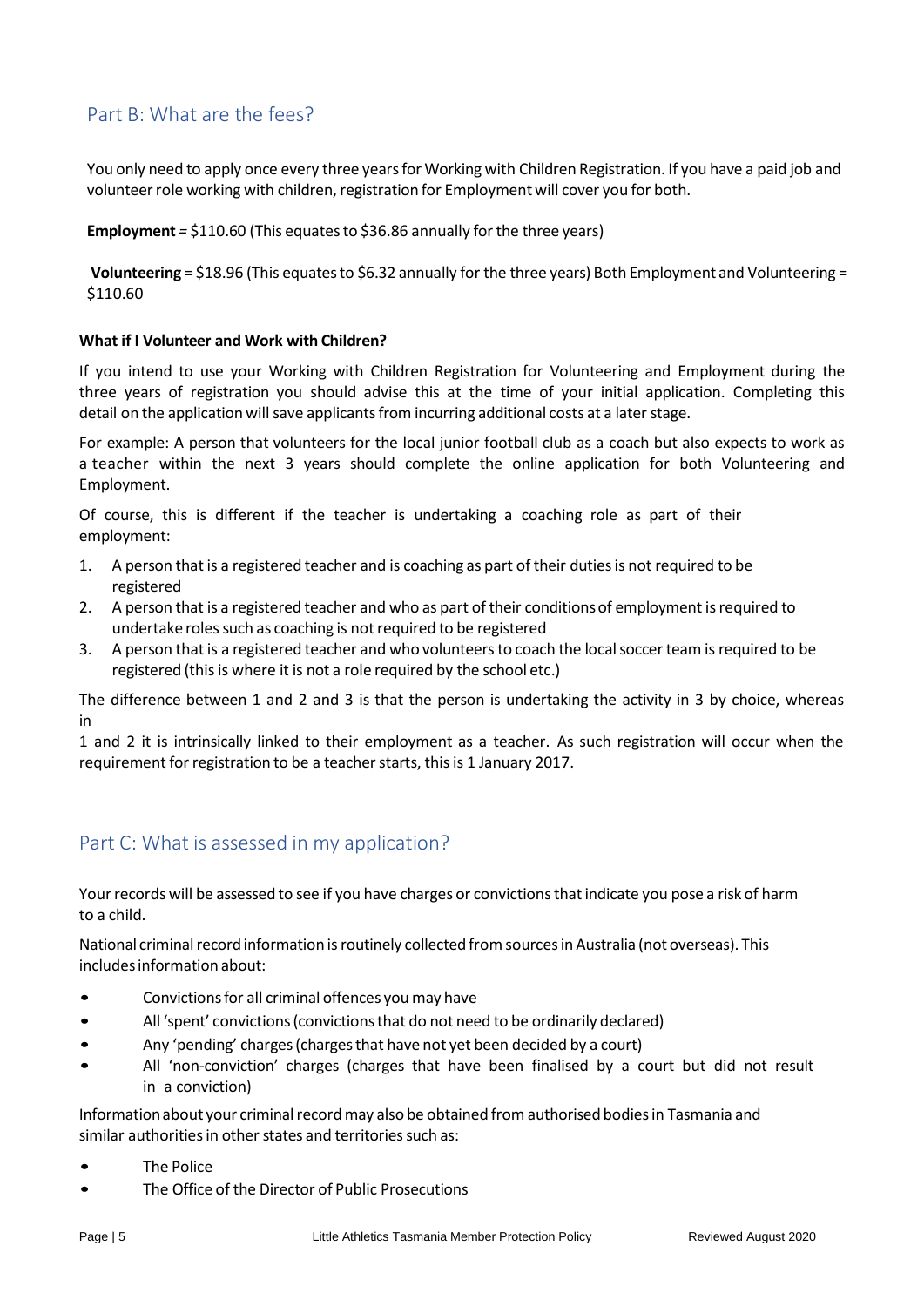- The Department of Corrective Services
- The Department of the Attorney General
- The Department of Health and Human Services
- Courts.

## **Ongoing monitoring:**

If you are successful, you will be subject to ongoing monitoring for relevant new records for the three year life of your Workingwith Children Registration.

Some records will trigger a risk assessment, which may lead to your Working with Children Registration being cancelled.

*See Factsheet: 'The Risk Assessment Process' at the Working with Children Registration website:*

[www.justice.tas.gov.au/working\\_with\\_children](http://www.justice.tas.gov.au/working_with_children)

## <span id="page-24-0"></span>Part D: When will I receive my results?

Please allow six weeks to receive your results before emailing [workingwithchildren@justice.tas.gov.au](mailto:workingwithchildren@justice.tas.gov.au) (with your application reference number). Information cannot be providedon your application before thistime.

If successful, you will be posted a Working with Children Registration Card.

If there are any issues with your application, you will be contacted by post or email (according to the preference indicated on your application form).

#### **Usual cause of delays**

For most people, delays may be caused by:

- the time it takes for information to be reported on a criminal history (2 to 5 weeks)
- having a common surname or date of birth
- sharing the same name as someone with a criminal history
- having records against your name.

#### **Same name as someone with a criminal record**

If you have the same name as someone with a criminal record, your results may be delayed while your identity is matched using additional information such as date of birth details. This will delay yourresults but ensure your records are not mistakenly associated with those belonging to someone else.

Records against your name - See 'Part C: What is assessed in my application?' in this quide.

## <span id="page-24-1"></span>Part E: Refusals and Appeals

When you apply for Working with Children Registration, there are only three outcomes:

- registration to work with children (without conditions)
- registration to work with children (with conditions)
- refusal of application to work with children.

#### **Being notified of a Possible Refusal**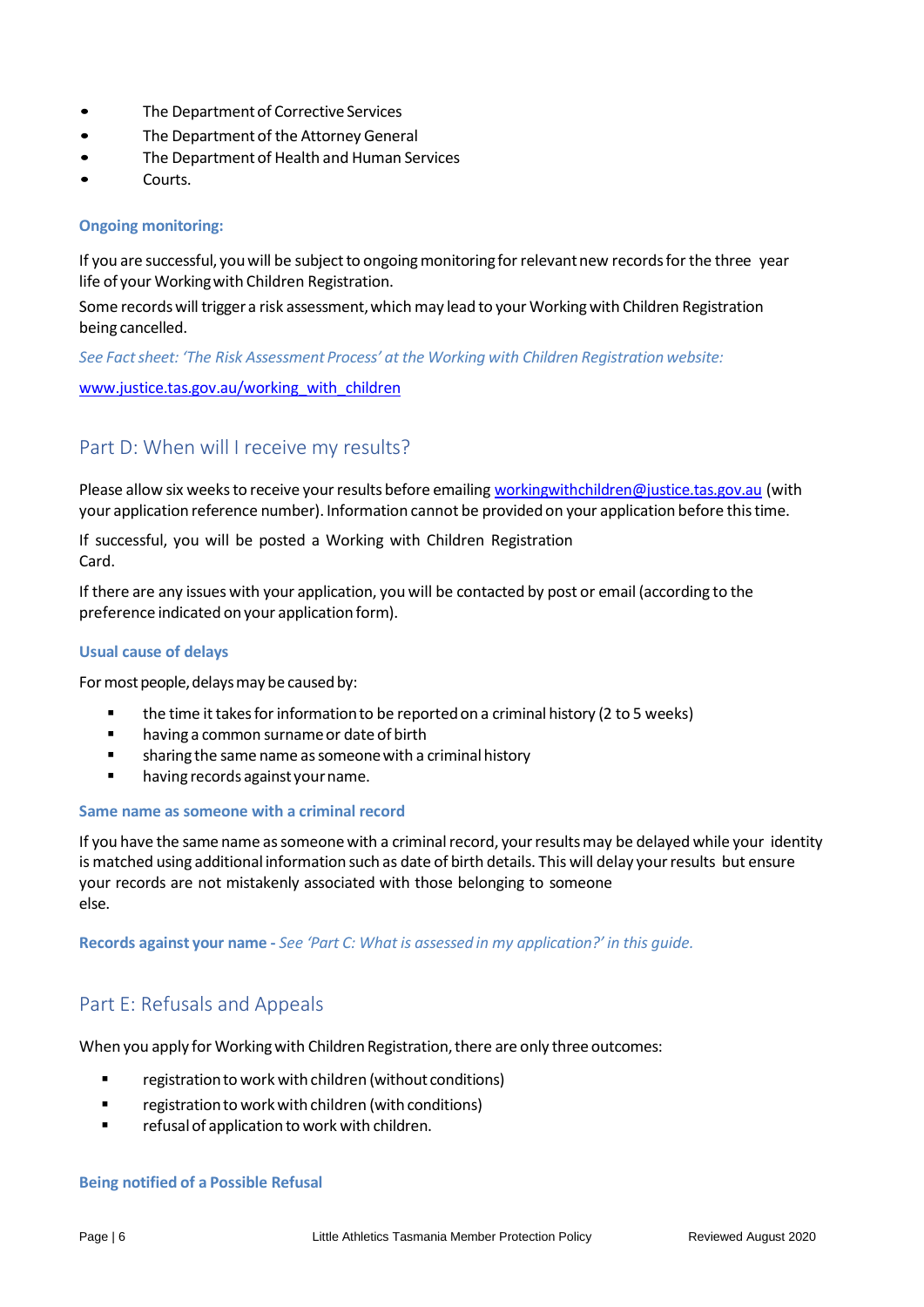If your application is unsuccessful, you will be informed in writing with reasonsfor the decision thisis called a 'Proposed Negative Notice'.

You will be invited to submit further information which may affect the final decision. In the meantime, you cannotwork or volunteerin a child-related activity.

## **Being notified of a Refusal**

If your application is unsuccessful, you will be informed in writing with reasons for the decision.

If you are already in child-relatedwork (or planning to be in such employment), your employer(or prospective employer) will be:

- notified that you have been refused a Working with Children Registration
- instructed to remove you from child-related work.

## **Reasonsfor yourrefusal will not be sharedwithyour employer(or prospective employer).**

## **Consequences of the Refusal**

If a Working with Children Registration is refused, it is a criminal offence to work in regulated child related activities for five years (unless circumstances have changed that permit an earlier application). Serious penaltiesapply.

If you are already working with children, you must immediately remove yourself from this work.

## **Applying for a Review of the Refusal**

You can request a review of the refusal except if:

- you previously applied for Working with Children Registration and were issued a Negative Notice
- less than five years has passed since your Working with Children Registration was cancelled

This does not apply if there has been a change in any relevantinformation about you.

## **Lodging an Appeal**

You must lodge your application for a review with the Magistrates Court (Administrative Appeals Division) within 28 days of having your application refused (if you miss this deadline, contact the Administrative Appeals Division; it may grant an extension). For more information go to [www.magistratescourt.tas.gov.au/divisions/administrative\\_appeals\\_division](http://www.magistratescourt.tas.gov.au/divisions/administrative_appeals_division)

#### **Risk Assessment**

If you are subject to a Risk Assessment, you may be refused Working with Children Registration. You may receive a 'Proposed Negative Notice' (see 'being notified of a Possible Refusal' above).

#### *See Factsheet: 'The Risk AssessmentProcess' at the Working with Children Registration website:*

[www.justice.tas.gov.au/](http://www.justice.tas.gov.au/)working\_with\_children

#### **Disqualifying Offences**

If you have a record that is listed in Schedule 2 of the Ministerial Risk Assessment Order, you will be automatically issued with a 'Proposed Negative Notice' requiring you to explain why your application should not be refused. Equivalent records from other states and territories also lead to an automatic 'Proposed Negative Notice'.